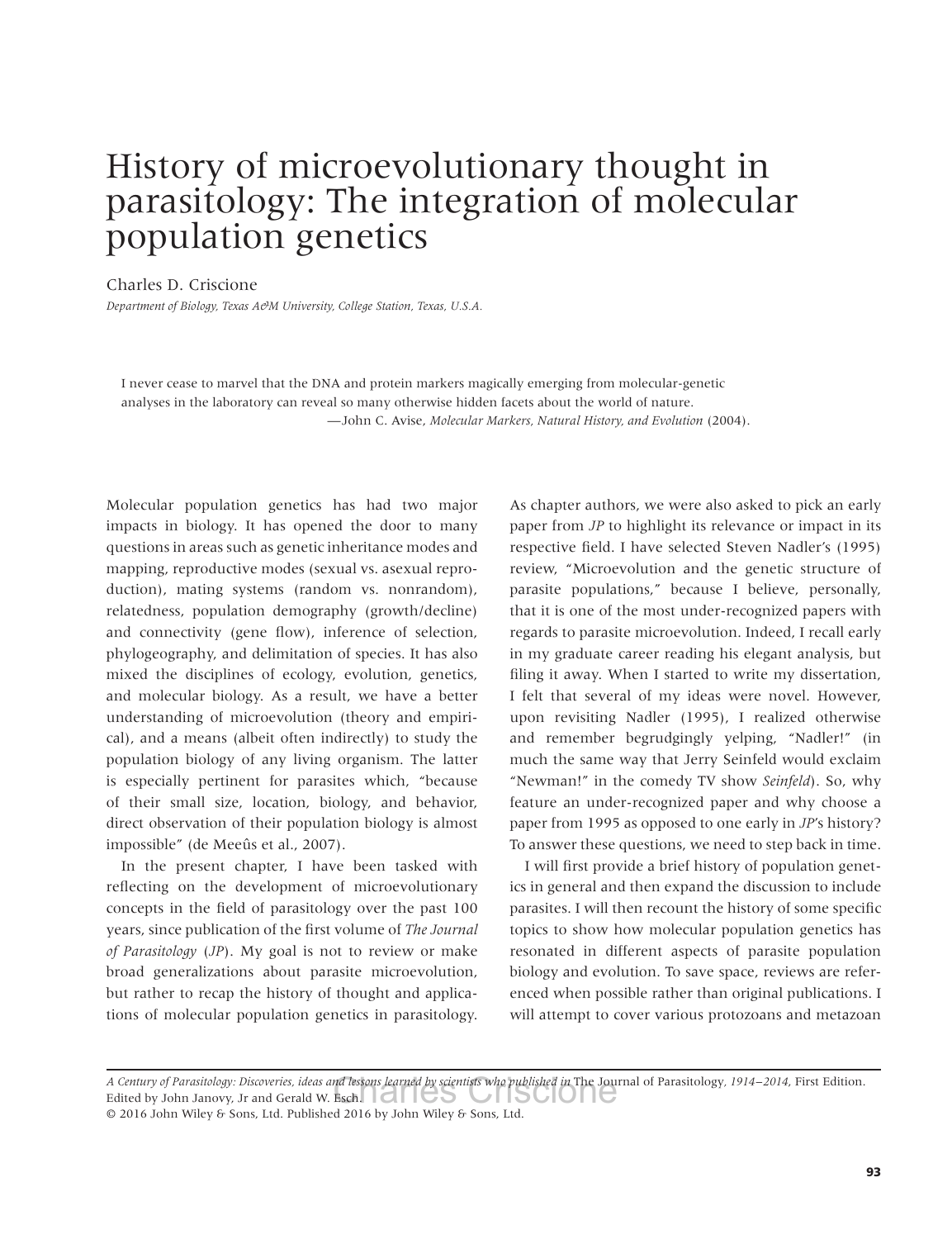parasites of animals, but admittedly my own experiences bias the review towards helminths. Stealing the words from a historical account of population genetics by James Crow (1987), a renowned population geneticist, "Space limitations dictate that this review be selective… The choice of subjects is arbitrary; they are topics that I think are interesting and historically important."

# **A very brief recap of population genetics history**

Modern evolutionary theory has its origins with Darwin (1859), who focused on natural selection, but also hinted at the evolutionary mechanisms of inbreeding, gene flow, and drift. But, Darwin did not have correct explanations for two factors that are at the heart of what we now call genetics, namely, the mode of inheritance and mutation, the ultimate source of heritable variation. Although contemporaneous with Darwin's, Gregor Mendel's work on inheritance (segregation and independent assortment) in 1866 was not brought to light until its rediscovery in 1900 (Bowler, 2010). In 1908, two publications would formulate Mendelian segregation at the population level in what we recognize today as the Hardy–Weinberg Law (HWL); however, Weinberg's paper was neglected for 35 years (Crow, 1999). The status of HWL in modern evolutionary theory is well stated by Crow (1987): "Although the principle is trivially simple, it is nevertheless the foundation for theoretical population genetics."

From the 1920s to the 1950s, population genetics was dominated by, and gained its quantitative base from, its founding "fathers," Sewall Wright, Ronald Fisher, and J. B. S. Haldane (Crow, 1987). Their work, of which there was overlap among the three, was prominent in melding Mendel's inheritance principles with Darwin's theory of natural selection (Crow, 1987). By the 1940s, modern evolutionary thought had its start (Bowler, 2010). As a brief flash forward, Wright's work on inbreeding, population structure, and genetic drift has probably had the greatest impact on the field of molecular ecology. I believe this impact is obvious in the near universal use of hierarchical *F*-statistics and analogs, which have their origin with Wright. Crow (1987) noted two newcomers to the discipline in the 1950s. Motoo Kimura, who is known for the neutral theory of molecular evolution, and Gustave Malécot,

who actually had several publications in the 1940s that were novel or extended Wright's work (Crow, 1987). Malécot's recognition, however, as with Mendel and Weinberg, came late (Epperson, 1999). Obviously, microevolutionary theory has advanced since the 1950s, but the basics were in place by then. Thus, I shift now to recount the history of some important molecular genetic markers/techniques as these provided the empirical means to test or implement population genetics theory.

In 1966, three papers published genetic diversity data based on gel electrophoresis of proteins (Lewontin, 1991). Much of the initial population genetic applications in the 1960s and 1970s focused on the Classical-Balance debate. Under the "classic" view, genetic variation would be low due to purifying selection, whereas the "balance" view held that variation would be high due to balancing selection, e.g., heterozygote superiority. This discussion morphed into the Neutralist-Selectionist debate, in which Neutralists proposed that most genetic variation was the product of mutation and genetic drift rather than natural selection; see Lewontin (1991) and Avise (2004) for details regarding these disputes). Here, I would emphasize that electrophoresis provided the first methodology for accessing co-dominant genetic data "at many independent loci, chosen without bias with respect to magnitude of genomic variability" (Avise, 2004).

Biologists hit the ground running with electrophoretic genotyping and, in about 10 years, reviews were already meta-analyzing polymorphism and heterozygosity data from plant and animal populations (Avise, 2004). For example, Nevo (1978) examined broad scale patterns of enzyme-based genetic variation across 228 animal species, but, as a prelude to my discussion next, none was parasitic! Lewontin (1991) remarked that electrophoresis "marked the first stage in a new path of evolutionary genetics" and "provided for the first time the possibility of including virtually any organism in the study of evolutionary variation on the basis of a common denominator across species." Was the latter statement true for parasites? As a sizable amount of tissue was needed to obtain multilocus genotypes (MLGs), tiny organisms that could not be cultured clonally were still not fully available for such research.

By the mid-1970s, direct DNA based approaches, for the neutral such as restriction fragment-length polymorphisms, were being developed. These advances spawned the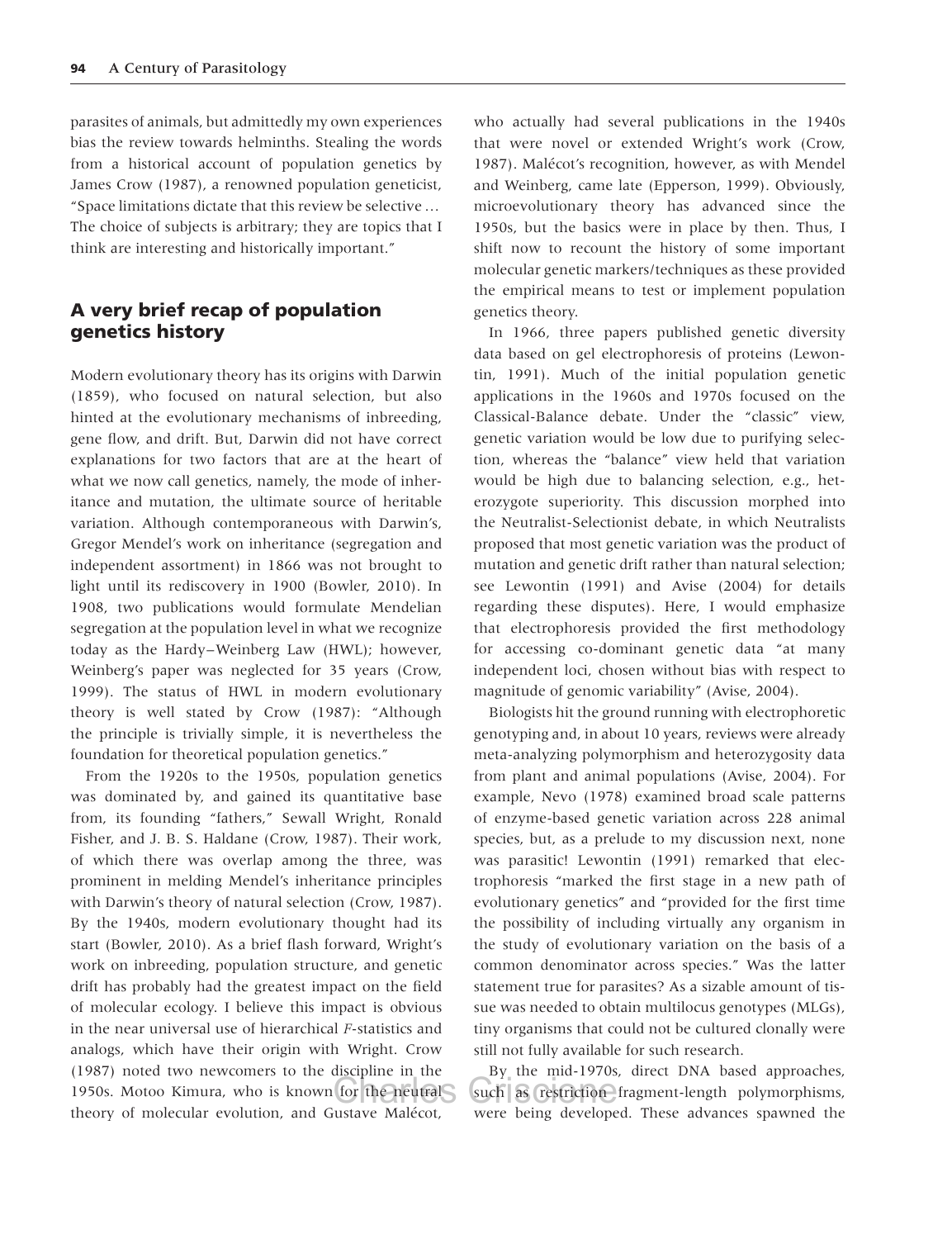field of phylogeography, which in its origin (late 1970s) had more of a phylogenetic base, and hence, a historical approach to studying populations (Avise, 2000). In 1977, Sanger-based DNA sequencing was developed (Nelson et al., 2011), although electrophoresis remained a prominent means to obtain genotypic data through the 1980s.

The next major advance came about in 1985, with the polymerase chain reaction (PCR) (Bartlett and Stirling, 2003). From the perspective of a parasite population geneticist, PCR was truly significant because one could not only target DNA directly (as opposed to the phenotypic expression of a protein), but the technology did not require large quantities of tissue. With the advance of microsatellite markers in 1989, there was now a direct DNA marker that provided the equivalent co-dominant genotypic data of protein electrophoresis. To me, microsatellite scoring was probably the last significant genotyping method developed until the advent of next generation sequencing (NGS) 16 years later in 2005 (Nelson et al., 2011). I will return to NGS in my closing personal reflections.

In summary, I have two comments to close this section. Note how the work of important pioneers, e.g., Mendel, Weinberg, and Malécot, often went unrecognized, sometimes even neglected for long periods. Second, I hope it is clear why I do not highlight a *JP* paper published in 1914 to the early 1920s, i.e., the field of population genetics was just starting!

# **The snail's pace flow of molecular population genetics into parasitology**

Modern microevolutionary thought in parasitology can also be traced back to Darwin (1859), who makes a few statements about parasite traits that could reflect adaptations and co-adaptions to hosts. For example, in talking about a reduced head region in a parasitic barnacle, Darwin (1859) speculated on the potential selective advantage of the loss of morphological features: "Each individual *Proteolepas* would have a better chance of supporting itself, by less nutriment being wasted in developing a structure now become useless." I chose this quote because parasitologists can surely attest to their study organisms' limited morphology, a primary factor that will later contribute to key applications of moleced reflexe modes we ular population genetics. Microevolutionary thought

(mostly related to natural selection) in parasitology was therefore present from Darwin's time to the advent of electrophoresis, e.g., for co-evolutionary matching alleles, selection model, see Mode (1958). However, I skip over this part of microevolutionary history in parasitology in order to focus on the integration of molecular population genetics.

The use of electrophoresis in parasite studies began in the late 1960s and early 1970s. Most applications assessed the marker itself and would ask questions such as were all Mendelian genotypes observed, was it a dimer, etc. (e.g., Zee et al., 1970). Or, researchers used banding profiles as more of a phenotypic trait, e.g., strain typing of protozoan parasites (Reeves and Bischoff, 1968), rather than estimate population genetic parameters. Some studies started to examine the distribution of allele frequencies among parasite populations (e.g., Carter and Voller, 1975), but little to no population genetic statistics or tests were used specifically. Thus, the 1970s were largely devoid of parasite population genetics (*sensu stricto*) even though such studies were commonly published on plants and free-living animals (Avise, 2004). The first papers (at least for helminths) that used molecular markers and population genetics theory or statistics to infer something about parasite biology were authored by Beverley-Burton et al. (1977), Beverley-Burton (1978), Vrijenhoek (1978), and Bullini et al. (1978).

However, before discussing these contributions, I feel the need to first underscore Peter Price's (1977, 1980) treatise on parasite evolutionary biology. He was the first to use parasite life history characteristics to make predictions about evolutionary mechanisms. He had to rely heavily upon an inductive process because no parasite population genetic data were available and, being an entomologist, most of his examples were of phytophagous insects. He largely viewed parasites as existing in ephemeral fragmented environments, i.e., the host (Price, 1980). In Price (1980), he stated [from here on, my analogies are in brackets] "For very small organisms [parasites] a wide dispersion of resources [individual hosts] within patches [host populations] and considerable distances between patches makes colonization of new hosts hazardous." Because he saw hermaphroditism and asexuality as common reproductive modes among parasites (Price, 1980), he believed these modes were adaptations to facilitate colonization by individual parasites. As a result, these traits would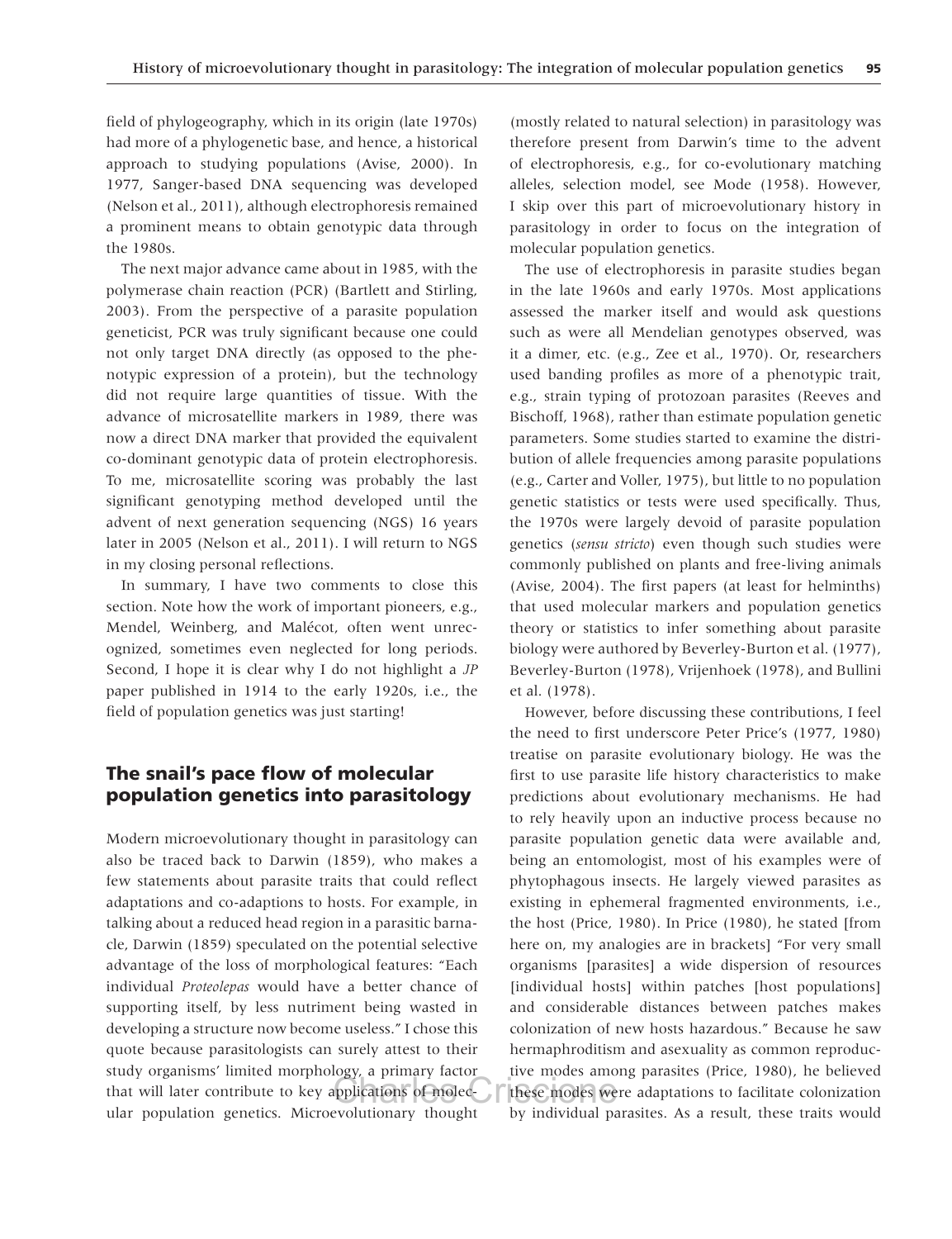cause increased homozygosity via inbreeding and/or bottlenecking.

Although Price (1977) recognized life history variation among parasites, his final conclusion was one-sided when he stated, "The general patterns envisaged for parasitic species include small, relatively homozygous populations with little gene flow between populations, which results in many specialized races, rapid evolution and speciation without geographic isolation, and an abundance of sibling species." Overall, I consider many of Price's arguments to be at the macroevolutionary scale, at which hypotheses are best tested within a phylogenetic framework. Nonetheless, the first part of the quote does provide what I view as the first non-natural selection related predictions, i.e., a focus on mating system, genetic drift, and gene flow, in parasites. Price (1977) also readily admitted that his generalizations "need critical evaluation" and outlined several core micorevolutionary questions that required attention. For example,

In sexually reproducing parasites population structure requires much attention. What is the effective population size, the distance moved by the dispersal phase of parasites, the frequency of gene flow from one population to another, the behavior of individuals which influence mating patterns within and between populations?

He followed by saying, "The genetics of parasite species and races should receive much more attention."

Not until the 1980s do we see a rise in the use of electrophoretic data in population genetic studies of parasites, although numbers of papers still pale in comparison to free-living organisms. Thus, compared to the population genetics literature on free-living plants and animals, there is about a 10-year lag before a synthesis of polymorphism and heterozygosity data in parasites. Nadler (1990) listed 23 helminth species in a review that really is the first to consider parasites in the Neutralist-Selectionist debate, which by this time had started to fade away in the primary literature as it really had no ultimate resolution (see Avise, 2004). A significant insight that stemmed from the Nadler review was that "Most endoparasitic helminth 'populations' or species surveyed have levels of genetic variation similar to those of free-living invertebrates." Though Nadler (1990) does not discuss Price  $(1977, 1980)$  specific  $\bigcirc$  On particular he laid cally, this review may be the first collective hint that

Price's predictions may not apply across all parasites. In Nadler's (1990) final comments, he states the obvious: "Parasitologists have rarely used the full potential of biochemical and molecular methods to study the population genetics and phylogeny of helminths." In the same year, a parallel review on molecular population genetics of protozoan parasites was published (Tibayrenc et al., 1990). All references were from the 1980s, thereby illustrating the 10-year lag in population genetics of protozoan parasites as well. The microevolutionary thought of Tibayrenc et al. (1990) was unique from previous population genetic reviews on free-living organisms and of Nadler (1990) in that the attention was on mode of reproduction (clonal vs. sexual). Here, we see the statistical application of HWL and linkage disequilibrium (LD), the nonrandom association of alleles among loci, in order to make inferences on the assorted patterns of reproductive modes found among protozoan parasites.

The trickle of papers on parasite population genetics continued into the early 1990s and, in addition to electrophoresis, DNA based methods were starting to be used. Since Price (1980), however, no one had revisited the collective expectations of population genetic patterns in relation to parasite ecology and life history. Nadler (1995) stated,

Although the paucity of available studies makes it premature to develop general conclusions about the genetic structure of parasite populations, it is likely that new technologies [such as PCR] will soon promote groundbreaking research in this area. On the other hand, it is not premature to consider the types of questions that might be addressed in parasite population genetics.

He gave a broad overview (though a focus on metazoan parasites) that related theoretical and empirical population genetics to the extensive variation in parasite lifestyles. Continuing, Nadler wrote,

The genetic structure of parasite populations will be shaped strongly by ecological factors of individual species, including their demography, life cycle, mechanisms of dispersal, and host specificity. Characteristics of species such as the mating system and population-level attributes such as the effective size will affect certain aspects of demes, including the likelihood of random genetic drift.

In particular, he laid out how different parasite traits would act to increase or decrease genetic structuring (see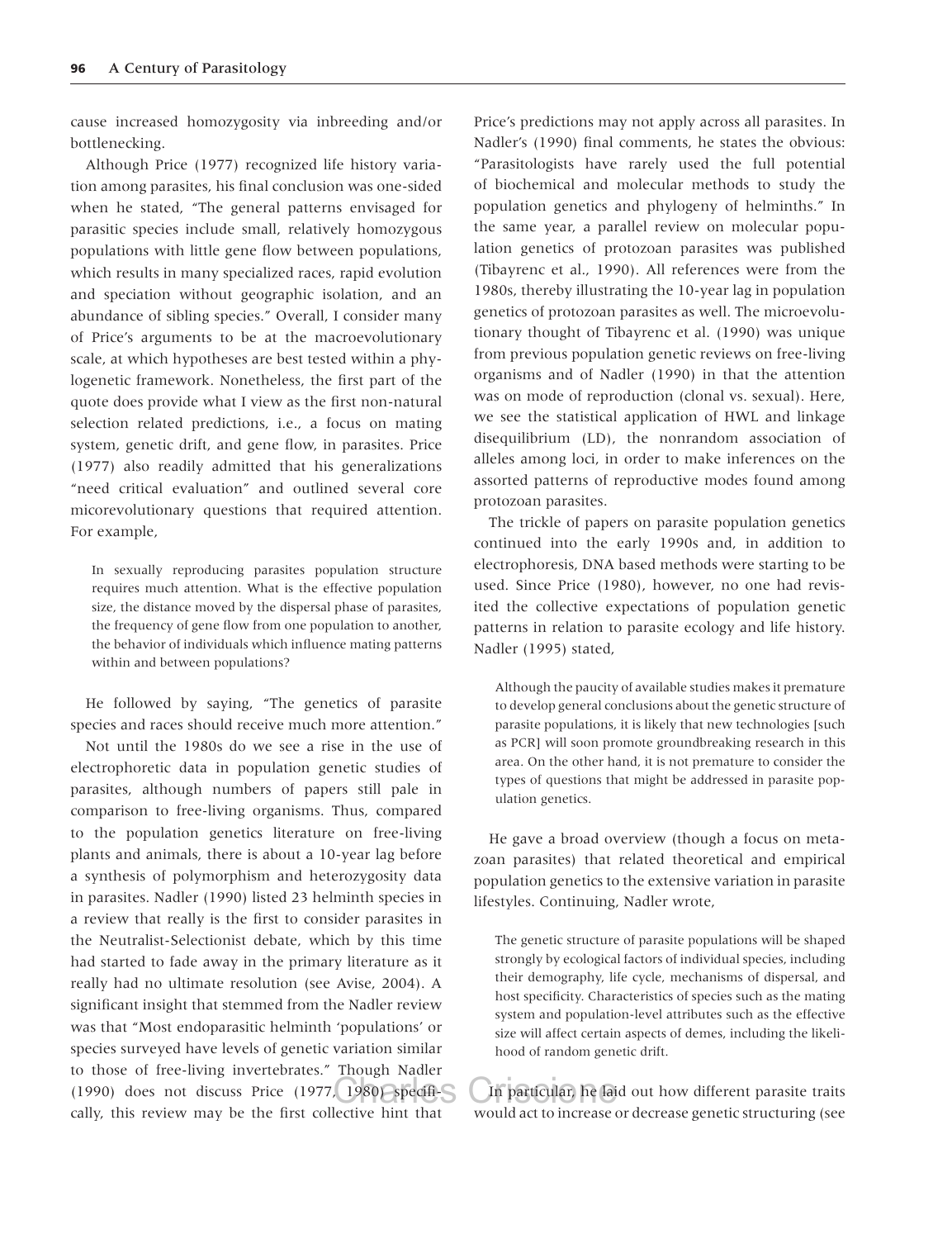Table I in Nadler, 1995). Thus, in comparison to Price (1977, 1980), Nadler's (1995) discourse provided a more holistic perspective in that parasite microevolutionary patterns are predicted to be as multifarious as the life histories of the parasites themselves. While several ideas in Nadler (1995) can be found in earlier or other, current publications, he did a great job of synthesizing the available data, tying them to population genetics theory, presenting novel ideas, and highlighting major gaps.

By establishing specific links between parasite life history and genetic drift, gene flow, and non-random mating, Nadler (1995) also provided a user-friendly framework for the application of molecular population genetics to parasite biology. In retrospect, it seems to me that he garnered less attention that what I would have assumed. For example, a parasite molecular ecology review I co-authored 10 years later (Criscione et al., 2005) has gotten more attention than Nadler (1995) (average citations per year are 16.1 and 4.8, respectively, as of 6 March 2014 in Web of Science). I think [jokingly] I heard Steve grumble "Criscione!" In Criscione and Blouin (2004), I too was guilty of not citing [unintentionally] Nadler's (1995) ideas regarding the influence of life cycle patterns on gene flow. As noted previously, literature neglect seems common in evolutionary biology, so I will blame my lapse on that. On a sincere note, the reason I chose to highlight Nadler (1995) was to give it the credit due for providing a collective microevolutionary perspective of parasites that reflects the diversity of parasites themselves. It is a must read for anyone in the field and of broad interest to those outside.

With a well laid out framework, a list of questions to address, and a genetic toolkit that could be used on any organism, i.e., PCR and microsatellites, one would think that research on parasite population genetics would have skyrocketed. But, it did not. Again, there is an approximate 10-year lag in the use of microsatellites for parasite population genetics compared to free-living species. To illustrate (but see Fig. 1 legend for major caveats), I used a Web of Science search on "microsatellite" and either "fish" or "parasite" (Fig. 1). Notice that in 1999 and 2000, there were ∼103 papers/year for "fish" and ∼18/year for "parasite". Not until 2009 and 2010 (10 years later) are there ∼102 papers/year for "parasite". Sequence data, mainly mitochondrial (mtDNA) data in a phylogeographical framework, are also in molecular popularities extensive use at this time; a similar pattern can be found

by replacing "phylogeography" for "microsatellite" in the previously mentioned search (data not shown).

Despite these lags, there has been progress in the application of molecular population genetics to parasite biology from Nadler (1995) onward. It is just much less than one might expect given that parasitism is at least as common as a free-living lifestyle (Dobson et al., 2008). Various topics were being addressed and the next broad scale review to come along agglomerated these topics to emphasize how population genetics was applicable across a range of parasitology disciplines (Criscione et al. 2005). Specifically, we highlighted a hierarchical range of subjects (species identification, phylogeography, host specificity and speciation, population genetic structure, modes of reproduction and transmission patterns, and searching for loci under selection) that could be addressed in parasitology using a molecular ecology approach. By this time, available genetic data made it evident that Price's (1977, 1980) predictions were not applicable across all parasites. Criscione et al. (2005) postulated why:

Many of Price's examples were phytophagous insects that can have many recurrent generations on a single host plant. In contrast, most animal macroparasites [metazoan parasites] release offspring into the external environment. Offspring are mixed and then recruited back into new definitive hosts. So the question of whether the component population (all the parasites of a given species in an entire host population; Bush et al., 1997) or the infrapopulation [conspecifics in/on a host] is best considered the relevant unit of evolution has been raised repeatedly (Lydeard et al., 1989; Nadler, 1995; Sire et al., 2001). In reality there is probably a continuum. If offspring are well mixed, then the transmission process only separates adult breeders into infrapopulations each generation but does not result in recurrent generations within individual infrapopulations. On the other end of the continuum, if offspring reinfect their natal host**,** e.g., lice, pinworms**,** or if offspring are transmitted as a clump from host to host over several generations, then the component population behaves more like a traditional subdivided population with infrapopulations as demes. Such species would be more likely to fit Price's predictions.

The use of population genetics to infer parasite transmission, a topic discussed next, is rooted in these concepts of the parasite deme.

Looking back on the history of the integration of molecular population genetics into parasitology, no one microevolutionary topic seemed to dominate the field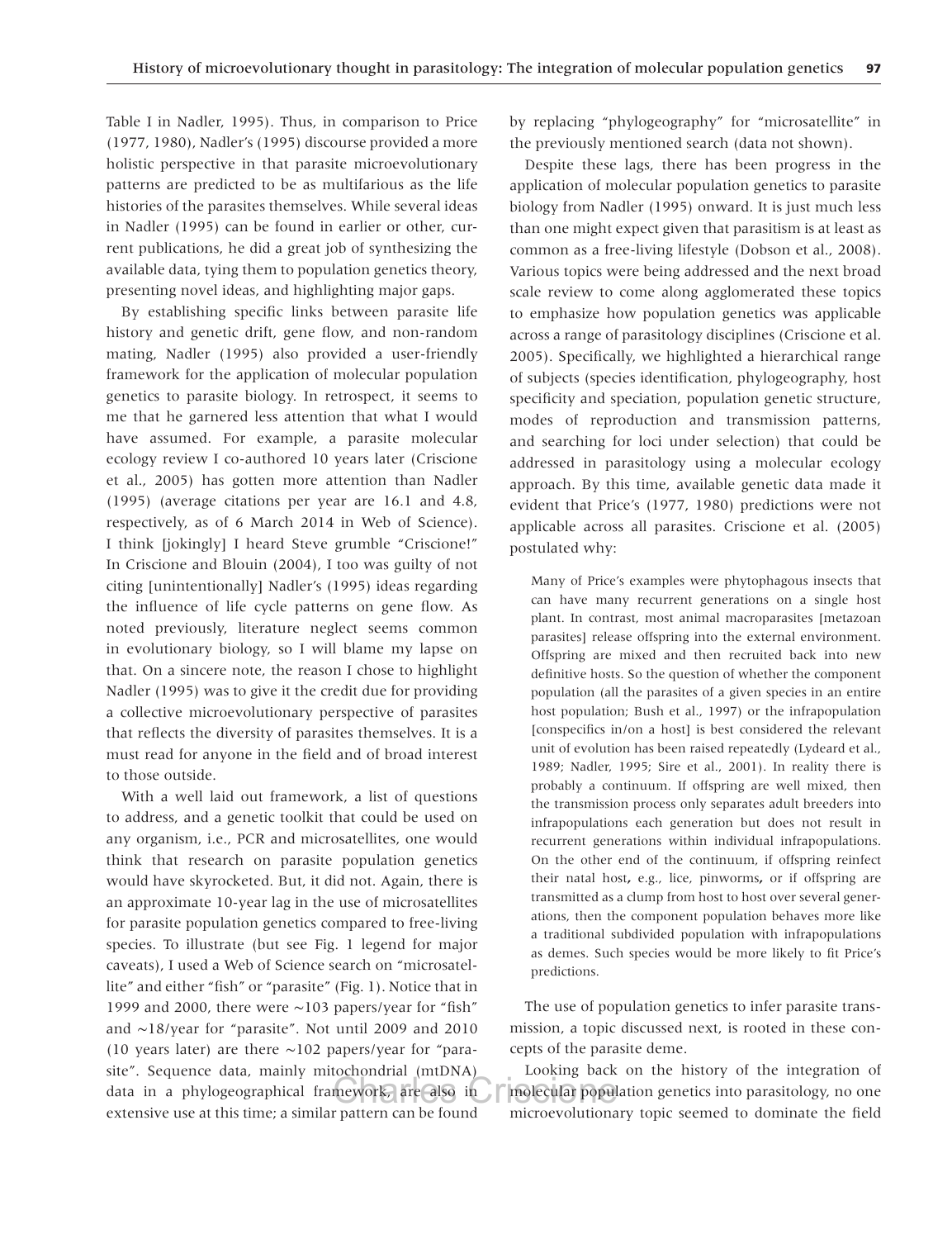

**Figure 1** I conducted a Web of Science search on the terms "microsatellite" and either "fish" or "parasite" on March 6, 2014. The search was for each year separately. Extreme caution is advised in strictly interpreting results. All papers may not actually be population genetic studies or may not be using microsatellites in the respective organisms. Indeed, I know the three papers in 1995 under "parasite" are not studies on the population genetics of parasites two are not even on parasites. The figure is mainly of exploratory value and, while the exact numbers are incorrect, I suspect an approximate 10-year lag would be present even if proper scientific scrutiny were used. Keep in mind the search was only for one group of vertebrates as no one uses "free-living" as a keyword. Inclusion of other vertebrates would only increase the discrepancy. Thus, if anything, I suspect the figure gives a gross underestimate of parasites relative to free-living animals. I was not able to do a similar analysis for allozymes as Web of Science does not have abstracts or author provided keywords for most papers prior to 1995; thus, word searches will be less inclusive based on titles alone.

at any single time. Moreover, each topic, like loci in a genome, has had its own historical path; some are parallel, but some diverge. Thus, I shift focus to the history of some of these topics that have resonated over the years in parasite population genetics.

# **History of a few parasite population genetics topics**

#### **How many species?**

This question is one of the most fundamental, i.e., a necessary prerequisite before any downstream population genetics study, and maybe oldest questions in parasitology. Because reduced morphology in parasites (something Darwin noticed) can lead to ambiguity in species delimitation, here was an issue for which molecular population genetics could make significant contributions. Thus, it seems natural that the earliest papers (Beverley-Burton et al., 1977; Vrijenhoek, 1978) to use molecular population genetics addressed the

potential for what we phrase today as "cryptic species" (morphologically similar, but genetically distinct). The conceptual basis behind this application is eloquently stated by Vrijenhoek (1978),

Populations diverge genetically as a result of adaptive and random processes. Often, individual gene loci diverge completely, such that distinct electromorphs are diagnostic of different species. Not all independent gene loci are expected to diverge to this extent, however. For example, genetic divergence need not produce concomitant morphological differentiation, resulting in cryptic or sibling species. When cryptic populations are sampled and analyzed as if they were a single randomly mating population (panmictic unit), deficiencies in the number of heterozygous genotypes commonly are observed as compared to the numbers expected by the Hardy-Weinberg equilibrium model [i.e., the Wahlund effect].

The principle of the Wahlund effect was used in sexeral electorphoresis studies in the 1980s and 1990s (e.g., Renaud and Gabrion, 1988; Reversat et al., 1989;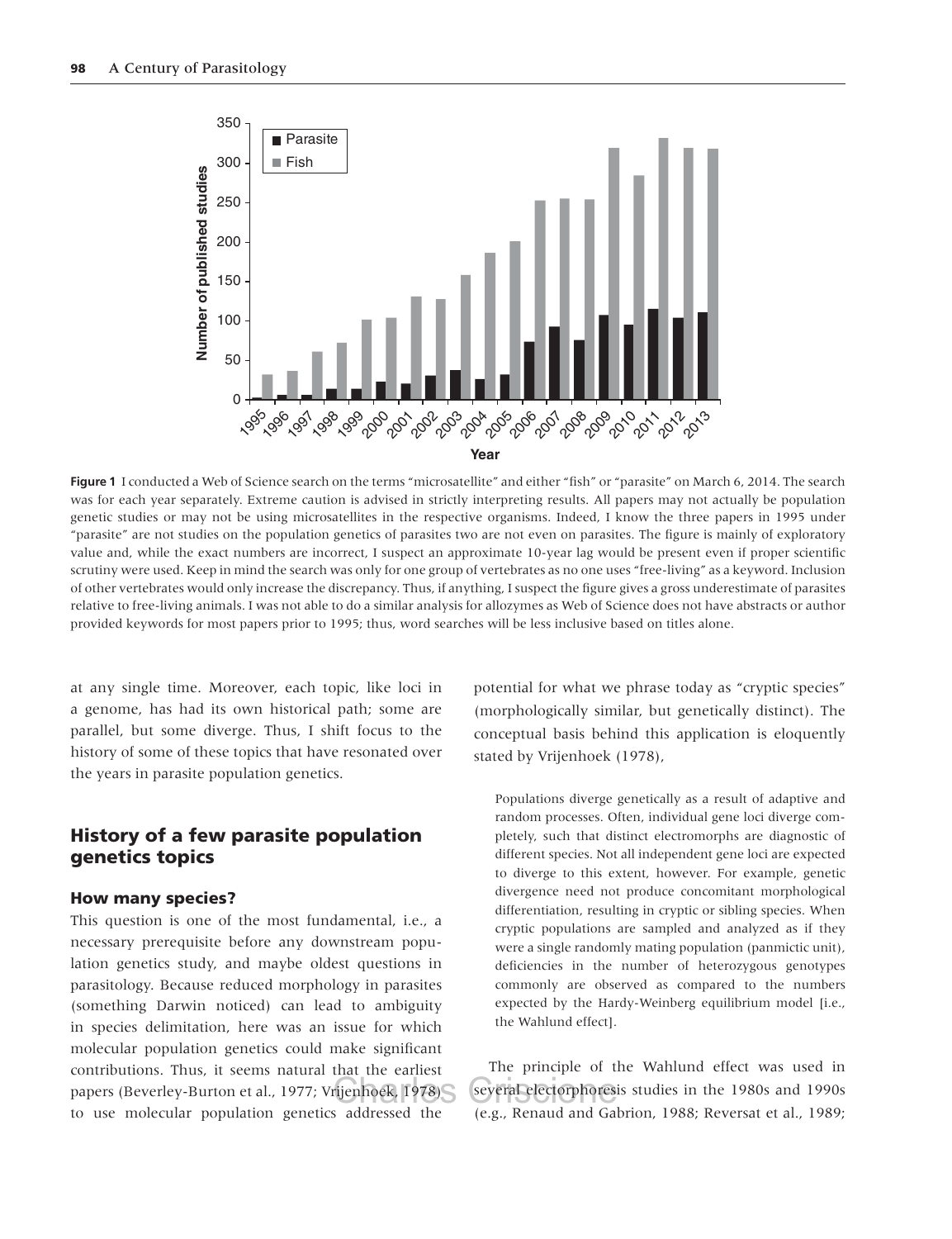see nematode review by Anderson et al., 1998). A limitation of electrophoresis was that tissue requirements or low allozyme variation often precluded the ability to obtain variable MLGs. Thus, studies often relied on fixed alleles at a single locus between the cryptic groups, i.e., no heterozygotes were found. Sequence data became prominent in the late 1990s onward, especially mtDNA for "molecular prospecting" of cryptic species (Blouin 2002; Vilas et al., 2005). Such studies were largely based on single locus (mtDNA or rDNA) percent divergence or clade designation; hence, the term "prospecting" rather than "delimitation." More recent approaches using MLGs have taken advantage of LD patterns in addition to HWL to identify cryptic species or populations (for examples with sequence data and microsatellites see Criscione and Blouin, 2004; Criscione et al., 2011, respectively). In the past few years, there has been a resurgence of attention given to the biological importance of recognizing cryptic species and the molecular methods that have been used to help identify and delimit (Perez-Ponce de Leon and Nadler, 2010; Nadler and Perez-Ponce de Leon, 2011). Criscione et al. (2005) stated, "The finding of cryptic parasite species has become very common as more phylogeographical and genetic structure studies are carried out on parasites." I suspect this trend will continue.

#### **Hybridization**

Curiosity about this topic in parasitology also predates molecular population genetics. Studies were based on laboratory crosses and interest seemed to be driven, in part, by the potential for hybrid sterility to lead to genetic assimilation or replacement of one species over another (e.g., LeRoux, 1954; Southgate et al., 1976; Le Jambre, 1979). By identifying hybrids of horse ascarids, Bullini et al. (1978) demonstrated how molecular markers could be used to assess parasite hybrids in nature (see also Vrijenhoek, 1978). In fact, molecular methods to identify hybrids paralleled cryptic species research due to conceptual similarities. Thus, early studies relied on fixed alleles between parental species, but looked for evidence of heterozygotes. As sequencing became available, nuclear-mtDNA discordance was used as a means to identify potential hybrids in nature. However, this discordance may result from incomplete lineage sorting or historical introgression rather than contemporary hybridization (reviewed in Detwiler and [ parasitic protoze Criscione, 2010).

In the 2000s, the advent of genetic assignment tests, which use MLG data to assess HWL and LD, enabled the identification of contemporary (within ∼3 generations) natural hybrids (for helminth examples see Criscione et al., 2007; Steinauer et al., 2008). As shown by the latter two studies, an important epidemiological consideration that stems from evidence of hybridization among two, host-associated parasite species/populations is that cross-transmission among host species must have happened. Hybridization studies on parasites themselves are still relatively few in number. Nonetheless, the current body of studies indicates it may be more common in nature than appreciated (Detwiler and Criscione, 2010). This situation is especially true when considering natural hybridization between clonal lineages of some protozoan parasites (e.g., Zingales et al., 2012), which I discuss next as a separate topic. Thus, more attention is warranted as,

…hybridization between species or diverged populations could result in the transfer of adaptive traits, promote divergence via reinforcement when hybrids are less fit than parentals, lead to homogenization across the genomes of the interbreeding populations, or promote rapid adaptive diversification via the formation of hybrid species. In relation to host-parasite interactions, such reticulate dynamics are of particular interest because host or parasite hybridization may impact host resistance/susceptibility or parasite infectivity, virulence, transmission, or host specificity.

*(Detwiler and Criscione, 2010)*

## **Mode of reproduction in parasitic protozoa**

If there is an area where parasite microevolution has been at the forefront of diploid population genetics (or at least on par), I would have to say it would have to be with respect to inference of asexual versus sexual as a primary means of reproduction. Just as with helminths, electrophoretic studies on protozoans in the 1970s largely focused on taxonomic issues such as strain identification, but there was also interest in trying to determine if strains were associated with ecological/epidemiological variables (e.g., Miles et al., 1977, and references therein). In the 1980s, there began a focus on whether protozoan parasites had genetic exchange (meiosis and recombination) and this came to the forefront with the "clonal theory of parasitic protozoa" proposed by Tibayrenc et al. (1990). It sparked controversy via its inclusion of malarial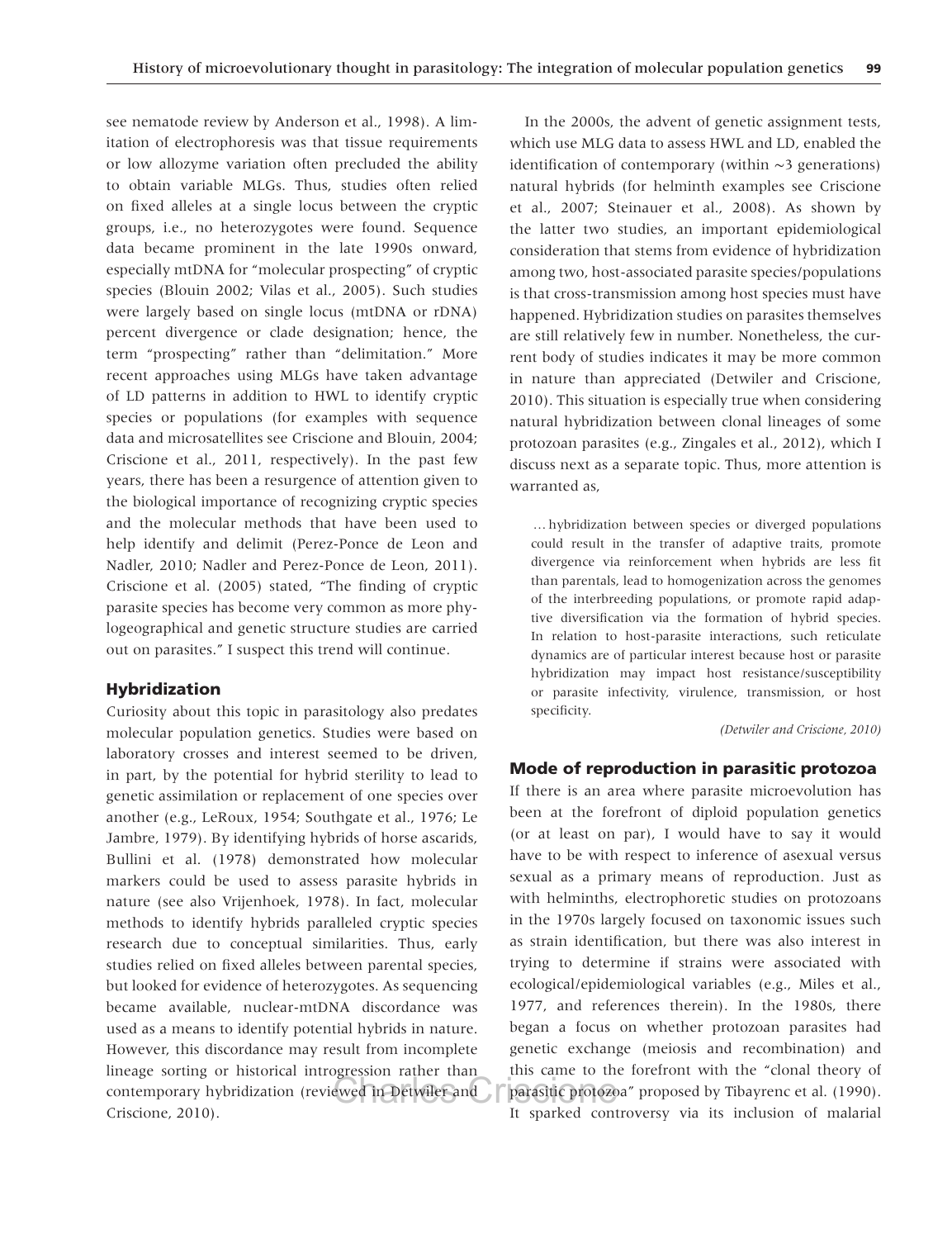parasites, which have an obligate sexual reproductive phase in its mosquito host (Dye, 1991). I will not delve into this debate, but simply state that the review stimulated many molecular population genetic analyses that explored parasitic protozoan reproductive modes in nature. By focusing on the effects clonal reproduction has on segregation and recombination, Tibayrenc et al. (1990) provided a framework to study the microevolution of protozoan parasites. Fascinating patterns that reflect complex reproductive histories involving some lineages with variable levels of genetic exchange, persistence of clonal lineages, and hybridization among these lineages have been observed among protozoan parasites (e.g., Miles et al., 2009; Zingales et al., 2012).

Important questions that remain today are: what drives the variable modes of reproduction and what is the ecological and evolutionary, and hence epidemiological, significance of these lineages (referred to as discrete typing units, DTUs)? For instance, Miles et al. (2009) stated,

Increasing evidence supports the idea that the 6 *T. cruzi* DTUs are historically and currently associated with distinct ecological niches, with concomitant implications for the epidemiology of Chagas disease. The niches are not fully understood, partly due to limited sampling and genotyping of *T. cruzi* isolates. As to be expected, interaction between niches occurs, changing as ecologies are disturbed, as evidenced by mixed DTU infections in vectors and mammals, including humans.

Interestingly, although a lot of empirical work on clonal reproduction in parasitic protozoans had been carried out since 1990 (see review on *Leishmania* and *Trypanosoma* by Tibayrenc and Ayala, 2013), theoretical work in terms of how population genetic statistics reflected clonal reproduction did not appear until the mid-2000s. This population genetics theory of clonal diploids, which had its origins in parasitology thanks to de Meeûs, Balloux, and colleagues (reviewed in de Meeûs et al., 2006), provided a framework to use measures of LD and inbreeding coefficients to assist in inferring modes of reproduction from population studies.

## **Comparative approach to studying population genetic structure**

"A comparative approach using both sexually and asexually reproducing parasites should be employed to examine the variation inherent in siblings and populations" (Price, 1977). It was recognized early on

that comparing parasites with different life histories could be useful for illuminating parasite traits that affect evolutionary mechanisms (see also Nadler, 1995), but 9 years passed before such a study was forthcoming. Bullini et al. (1986) used the comparative approach to determine whether parasite gene diversity is correlated with habitat heterogeneity and found "a significantly higher level of genetic variability exists in multiple-host ascaridoid species relative to single-host ones." The authors argued that selection maintained polymorphism in parasites with complex life cycles, "one allozyme may work better in a certain step of the life cycle (e.g., when the host is a fish), and some other allozyme in another step (e.g., when the host is a marine mammal)." I view their conclusion as a product of the time because studies of this period often used natural selection as an explanation for observed differences in electrophoretic polymorphism (e.g., Nevo, 1978). Nadler (1990) criticized their conclusion on the basis that even direct life cycle parasites may encounter complex environments during within host migrations. I note here that the natural selection argument itself was flawed. In Bullini et al.'s (1986) scenario, selection would have to be for the heterozygote to maintain both alleles; otherwise, there would be directional selection for the allele with the greatest lifetime fitness, i.e., a reduction in diversity. I suspect the observed gene diversity patterns were, in part, driven by differences in effective population size  $(N_e)$ , a topic I address next. Today, it is recognized that "molecular measures of genetic diversity [neutral diversity] have only a very limited ability to predict quantitative genetic variability [adaptive diversity]" (Reed and Frankham, 2001).

It was 9 years later before another truly comparative paper appeared, but this time the focus was on a non-selective evolutionary mechanism. Blouin et al. (1995) published a seminal paper comparing patterns of genetic structure among trichstrongylid nematodes of domestic hosts and a wild host. Their approach enabled inference of host movement as a major factor affecting parasite gene flow. In the 2000s, comparative studies revealed how host or parasite characteristics, life cycle patterns, or host specificity could impact gene flow among parasite populations (reviewed in Criscione, 2008; Falk and Perkins, 2013). This body of work supports predictions by Nadler (1995). To date, comparative in studies and studies have focused on among-population dynamics, but within-population comparisons would be useful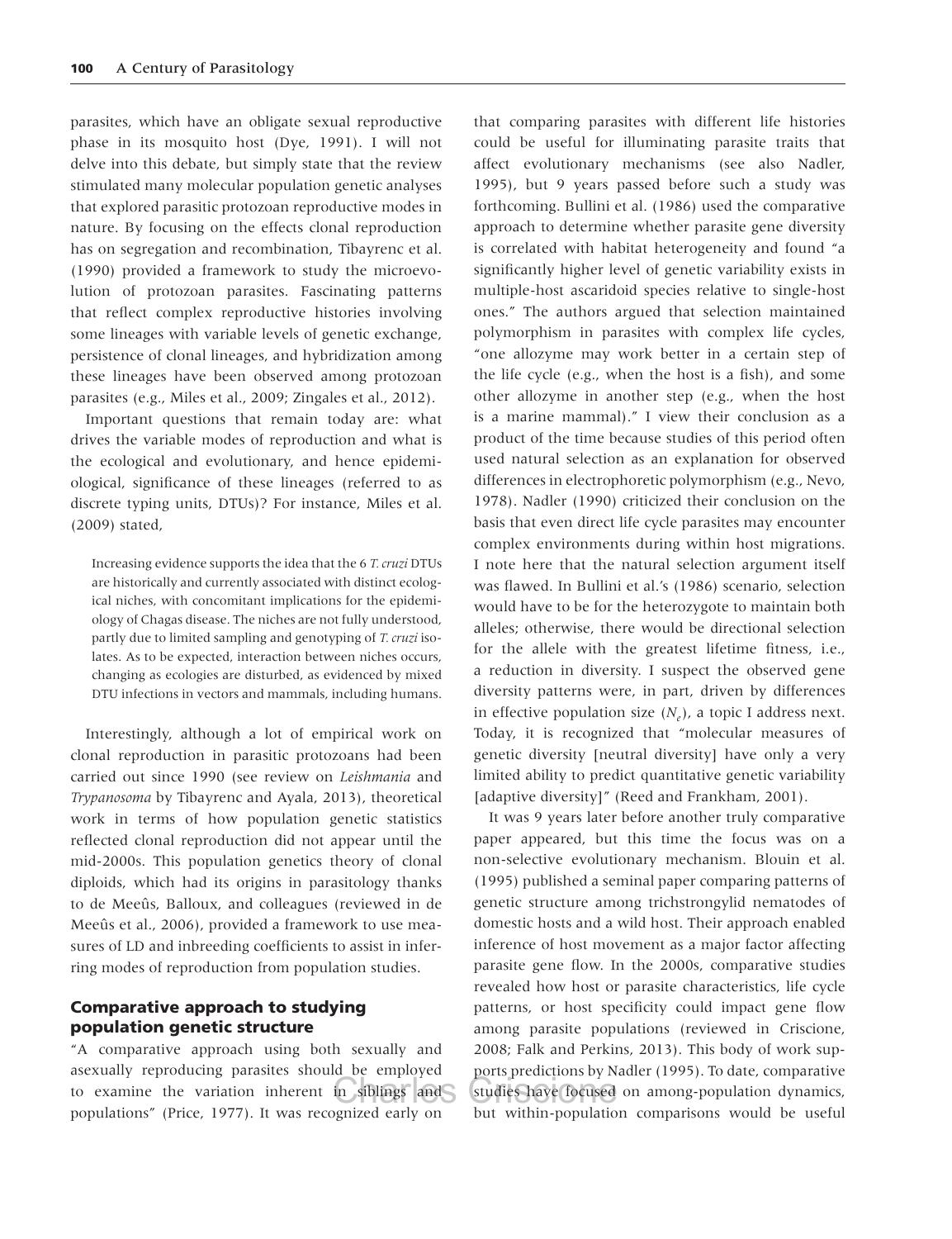to highlight what factors affect mating systems or *N<sub>c</sub>* (Criscione, 2008). As an aside, to address how organismal traits affect evolutionary mechanisms such as gene flow and *N<sub>a</sub>*, studies must sample natural populations. As natural systems often have confounding factors, it may be difficult to find ideal comparative systems. In my opinion, one of the greatest strengths of using parasites as model systems in evolutionary studies is that their diverse life histories enable comparative studies.

## **Inference of transmission and epidemiological monitoring**

Nadler et al. (1990) noted that genetic differentiation of lice among individual gophers is promoted by "transmission of relatively small number of lice from a female host to her offspring." Inherent in this study, which addressed the scale of the parasite deme, was that patterns of genetic variation informed about transmission. The principal is nicely stated by Sire et al. (2001), "Genetic substructuring at the level of individual hosts from a transmission site would mainly result from the recruitment histories experienced by each of the individual host." A human roundworm study by Anderson et al. (1995) brought population genetics as a means to infer transmission to the forefront of epidemiological studies, "Patterns of fine-scale population structure may provide information on transmission processes … Nonrandom distribution of parasite genotypes [based on neutral markers] could be generated if genetically related infective eggs are clumped in space" (Anderson et al., 1995). A study on malarial parasites 5 years later revealed a correlation between "high levels of self-fertilization [inferred from high LD and low MLG diversity] in populations with low levels of transmission [inferred from low prevalence]" (Anderson et al., 2000).

This latter observation had two large implications. Biologically, the result showed how clumped transmission could also interact with the mating system as co-transmission of related individuals could lead to biparental inbreeding or selfing (union of malaria gametocytes of a single parental oocyst is self-mating). Epidemiologically, the population genetic patterns resulting from the high inbreeding when there is low transmission are now recognized as a means to monitor if malarial parasite populations decline in response to control (Volkman et al., 2012). Indeed, Nkhoma et al. (2013) provided empirical support for the latter. At this returnation of the transition of the latter. point I am reminded of a comment I received just 5 years

ago on my rejected proposal that was aimed at using population genetics to monitor chemotherapy treatment of schistosomes: "Ultimately, it is not genetic diversity that will guide intervention and control programs, but egg counts in stool" (anonymous grant reviewer). I suspect that history will bypass this reviewer.

It is now recognized that molecular population genetics is a necessary tool in epidemiological studies from viruses to schistosomes (Pybus and Rambaut, 2009; Steinauer et al., 2010). For example, in a study on human roundworms Criscione et al. (2010) used evolutionary model-based, genetic assignment methods to identify transmission foci. Subsequent incorporation of these results into landscape genetics analyses revealed epidemiological insights such as temporally stable, focal transmission around households. Although the latter conclusion was not obtainable from worm counts alone, i.e., we cannot directly observe worm dispersal and acquisition, I do not view genetics data as a replacement for infection intensity data. Both provide different information and, thus, are complimentary (Criscione, 2013).

### **Clonal transmission in trematodes**

"Potential complicating effects of parasite genetic structure such as asexual amplification within intermediate hosts (digeneans) … have rarely been investigated" (Nadler, 1995). Though largely specific to trematodes, I chose to discuss the history of this topic as an example to emphasize the role different life parasite life histories may play in impacting their microevolution. Trematode asexual reproduction is fundamentally different than that in many parasitic protozoa because adults have obligate sexual reproduction (except rare parthenogenetic forms). Thus, larval clonal lines produced in the first host do not persist over generations. Although the actual mode of reproduction in the larval propagation stage of mollusk hosts has been of historical interest in parasitology (e.g., Whitfield and Evans, 1983), I am not aware of any studies prior to the early 1990s that addressed fluke clonality with molecular population genetics.

A likely hurdle to be cleared before such work could be done was the need for MLGs, which was not possible with enzyme electrophoresis and small flukes. Indeed, the first study to examine clonal transmission in trematodes was conducted with *Fascioloides magna*, a large deer liver fluke, by Mulvey et al. (1991).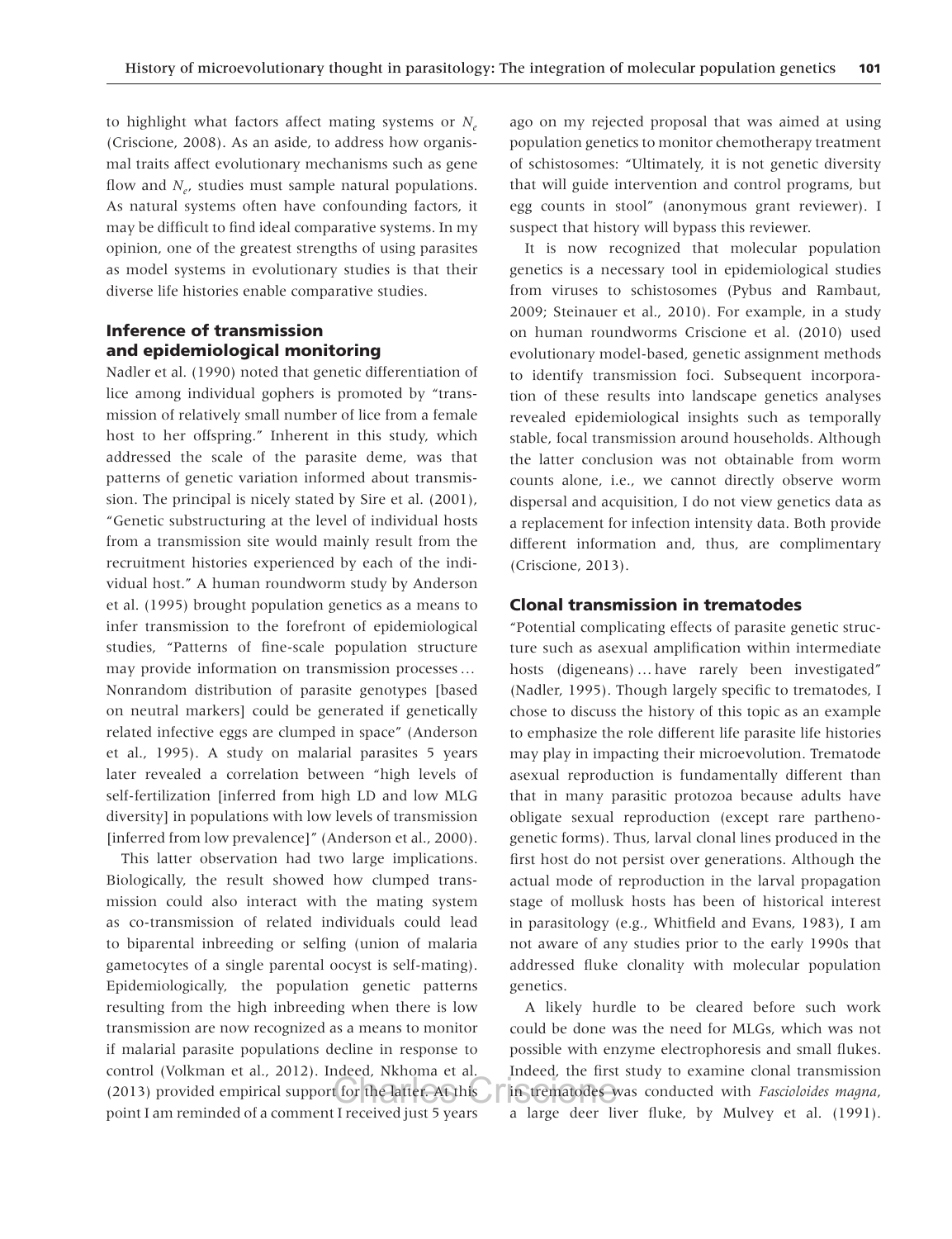These workers found that clonemates (individuals of the same clone) co-occurred within individual hosts more often than expected, a situation that in turn inflated genetic differentiation among hosts. They also concluded that aggregated clonemates resulted in a reduced observed heterozygosity within hosts, but later simulation modeling would show this conclusion to be wrong. PCR and microsatellites should have opened the door to additional work on fluke clonal transmission, but the next studies were not published until the 2000s (e.g., Prugnolle et al., 2002; Theron et al., 2004; Criscione and Blouin, 2006). Also during this time, Prugnolle et al. (2005) developed a theoretical framework for the population genetics of trematode clonal transmission. They found that a high variance in clonal reproduction did increase genetic differentiation among hosts, but actually created heterozygote excess within hosts (contrast to interpretation of Mulvey et al., 1991). The latter illustrates the need for proper theory to interpret population genetic patterns from organisms with life cycles that "depart from those used in theoretical population genetic models" (Prugnolle et al., 2005). In the same year, the observation of a lack of clonemate aggregation in second hosts led to an interesting hypothesis by Rauch et al. (2005), namely, that complex life cycles evolved to reduce inbreeding by decreasing the chance of clonemates ending up in the same final host (clonemate mating equals self-mating in hermaphrodites). Based on this hypothesis, Rauch et al. (2005) predicted that congeners with truncated life cycles would show greater clonemate aggregation in definitive hosts compared to species with a full life cycle. Gorton et al. (2012) provided a recent review on clonal transmission and proposed that clonal aggregation may be greater in trematodes with semi-terrestrial than fully aquatic life cycles; the latter providing an environment conducive to cercariae dispersal. The hypotheses of Rauch et al. (2005) and Gorton et al. (2012) are based on a limited number of studies, thus more data are needed to understand how clonal transmission may vary among trematodes with different life cycles. As noted by Rauch et al. (2005) and as I discussed previously, a comparative framework would be ideal to test these hypotheses.

#### **Effective population size**

Effective population size directly quantifies the evolutionary mechanism of genetic drift. Populations with

larger *N<sub>e</sub>* will have greater gene diversities (assuming the same mutation rate). Although Nadler (1990) showed helminths had gene diversities similar to free-living invertebrates, Blouin et al. (1992) provided the first estimate of  $N_e$ . "Long-term  $N_e$  in these populations [of *Ostertagia ostertagi*] is estimated to be four to eight million individuals. This is a very large number given that long-term  $N_e$  is the harmonic mean of  $N_e$  in past years" (Blouin et al., 1992). Clearly, parasite populations could be larger than perceived by Price (1977, 1980). So, what have we learned about parasite *N<sub>e</sub>* since the early 1990s? Even though  $N_e$  is one of the most important parameters in evolutionary biology, research on what impacts parasite  $N_e$  and actual estimates of parasite  $N_e$  are mostly recent. Long-term estimates of *N<sub>e</sub>* were made for malarial parasites, but conflicting estimates stem from the use of different sets of loci that may have experienced different selective histories (Hartl, 2004). Prugnolle et al. (2005) modeled how increased selfing or variance in clonal reproductive reduced *N<sub>c</sub>* in trematodes. Criscione and Blouin (2005) applied a subdivided breeders model, which highlighted how "several features of [metazoan] parasite life cycles probably function in concert to reduce  $N_e$  below that expected in a single free-living population of equivalent census size." Note this statement is not to be misconstrued (though it already has) as meaning parasite populations will have small *N<sub>e</sub>*. Criscione et al. (2005) showed a positive correlation between nucleotide diversity and mean intensities of some nematodes, but this observation provided a crude approximation of how parasite population parameters might impact *N<sub>e</sub>*. Thus, the result is better viewed as a hypothesis to test than as an established relationship. Because little was (and is still) known about parasite *N<sub>e</sub>*, we also suggested "comparisons of short-term genetic estimates of *N<sub>e</sub>* among parasite populations that differ in key traits would help identify the ecological determinants of  $N_{e}$ <sup>"</sup> (Criscione et al., 2005). The latter idea will be facilitated by recent developments of genetic, single-sample estimators of contemporary *N<sub>e</sub>* (Wang, 2009; Waples and Do, 2010).

Criscione (2013) advocated that these single-sample estimators should also enable *N<sub>e</sub>* estimation as a tool to monitor control programs. As these methods are beginning to be applied, it is important to note for history yet to pass that inference of  $N_e$  is dependent on tifies the evolu-S what is sampled. For example, if parasite eggs from a dopulations with definitive host are used, then a subcomponent of  $N_e$ ,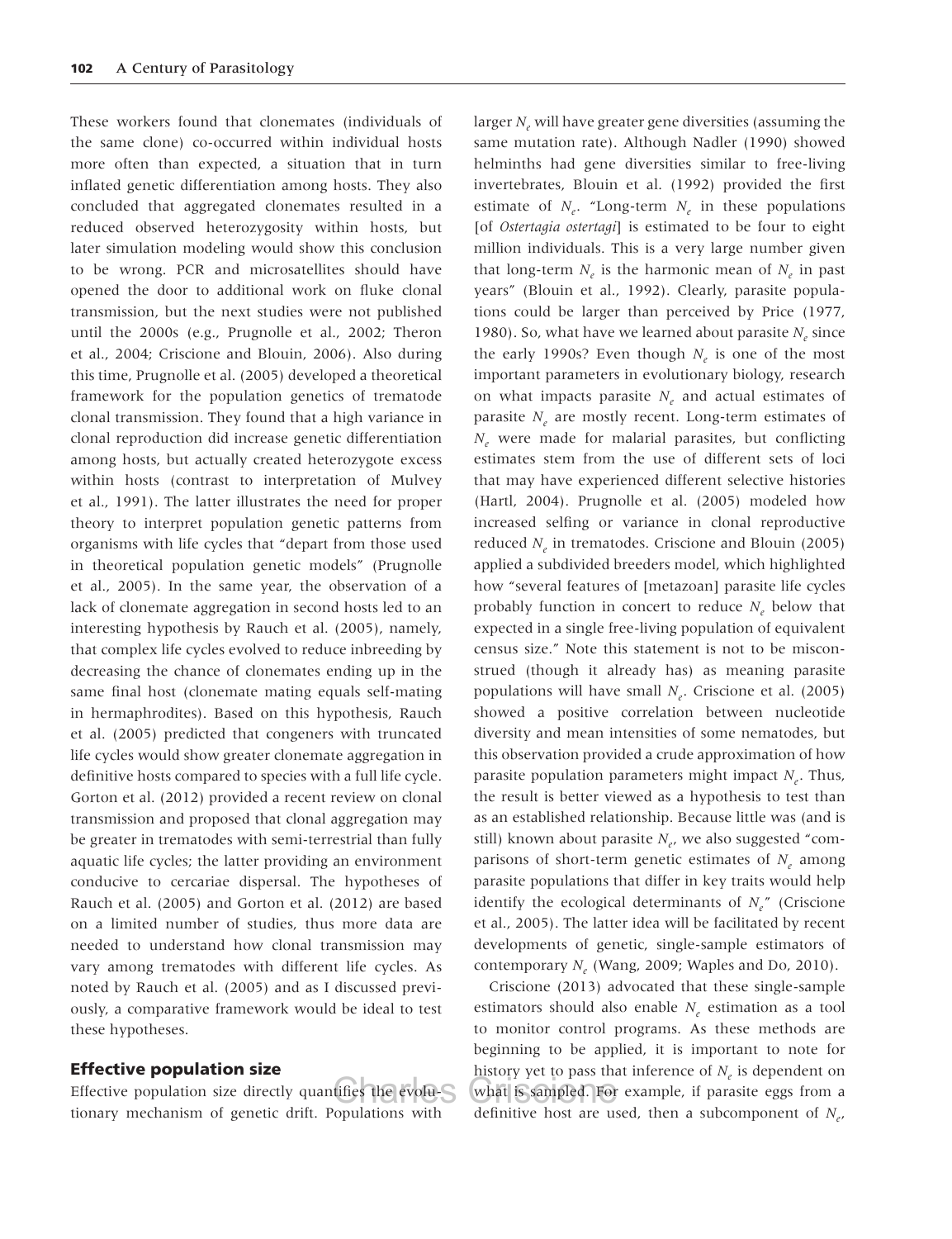i.e., the effective number of breeders  $(N<sub>b</sub>)$  within that host, is estimated. Steinauer et al. (2013) estimated a range from the tens to low hundreds for the  $N<sub>b</sub>$ s of *Schistosoma mansoni* in individual people and concluded that estimation of infrapopulation  $N<sub>b</sub>$ s could be a useful means to "to depict relative worm burdens in patients." Moreover, they noted it would be incorrect to combine larval (miracidia) samples across individual human hosts to generate one genetic estimate (as in Gower et al., 2013). The reason this latter sampling is incorrect is because LD generated by combining sibling groups (which exist in schistosome egg/miracidial samples; Steinauer et al., 2013) across different hosts would be in excess of that caused by breeders in a host. In turn, this would create artifactual estimates based the LD-method (Waples and Do, 2010). More appropriately the  $N<sub>b</sub>$ s would be used in the subdivided breeders model to estimate *N<sub>e</sub>* (Criscione and Blouin, 2005). Criscione (2013) recently highlighted how life history could also influence interpretation of  $N_e$  genetic estimates. In particular, I discussed how long-lived eggs (a trait that creates a "seed-bank" effect as noted by Nadler, 1995) of *Ascaris lumbricoides* leads to overlapping generations in definitive hosts. With adult *A. lumbricoides*, I estimated subpopulation  $N_e$ s of about 100, which was in accord with the low intensity-low nucleotide diversity relationship given in Criscione et al. (2005).

#### **Hermaphroditic mating systems**

Even though hermaphroditism is ubiquitous throughout the Neodermata (parasitic flatworms), which is estimated to have over 130,000 species (Strona and Fattorini, 2014), we know virtually nothing about their primary mating systems, i.e., whether they self-mate or outcross. Evolutionary significance of self-mating stems from the fact that it is the most extreme form of inbreeding, a situation that in turn magnifies the effect of drift, alters selection efficiency, and affects population levels of genetic diversity. In addition, inbreeding or outbreeding depression can be manifested in a single generation of mating. There was research on flatworm self-mating in the 1960s, about the same time as the advent of electrophoretic methods (see references in Nollen, 1971). However, progeny genotyping to estimate adult selfing-rates was not used until two decades later (Trouve et al., 1996). Again, I attribute the slow development to the tissue requirements of  $\Box$  Gorton et al. (2) electrophoretic methods.

These early studies relied on radiolabeled sperm to assess self-insemination (reviewed in Nollen, 1983), but oddly there were no explicit links to inbreeding. Rather, focus was on whether cross-fertilization was required "for normal development of the life cycle" (Nollen, 1971). For instance, there was no mention of inbreeding depression by Nollen (1971), but he clearly compared several fitness traits between inbred and outbred lines. As another example, Fried and Harris (1971) found that flukes raised alone took longer to produce eggs than when worms occurred in pairs, but stated, "no explanation is available to explain the lag in development and the significant reduction in numbers of fully developed eggs in single-worm infections." If only they had a time machine to read up on the evolutionary hypotheses of delayed selfing (Escobar et al., 2011).

I do not have space to reference a complete history but, as a backdrop, it is fundamental to know that most evolutionary theory and empirical work on hermaphroditism has stemmed from plant research (see Goodwillie et al., 2005). Theory, progeny-array methods to estimate primary selfing-rates from field samples, and empirical work blossomed in the plant literature during the 1970s and 1980s based on electrophoretic analysis. In reference to the evolution of the primary mating system, Schemske and Lande (1985) reviewed selfing rates of 55 plant species and, in Goodwillie et al. (2005), this number expanded to 345, all based on progeny-array data. Work on animals lagged behind. Jarne (1995) listed 55 animal species and Jarne and Auld (2006) had 142 based on progeny-array and indirect population estimates (selfing rate calculated from  $F_{\text{IS}}$ ). How many of these species were parasites? There were 2 and 14 parasitic species, respectively. Even in relation to other evolutionary topics of hermaphroditic animal mating systems such as sex allocation, sex role, and inbreeding depression, parasites (mostly based on *Schistocephalus solidus*) make up only 2–5% of the studies in reviews; most of the others employ snails (Scharer, 2009; Anthes et al., 2006; Escobar et al., 2011).

In general, molecular population genetics work on flatworm mating systems has been sparse and largely inferred from indirect population estimates (Jarne and Auld, 2006; Gorton et al., 2012). Thus, no consensus mating patterns at the population level have emerged. Gorton et al. (2012) hypothesized that aquatic transmission may promote more outcrossing and, therefore,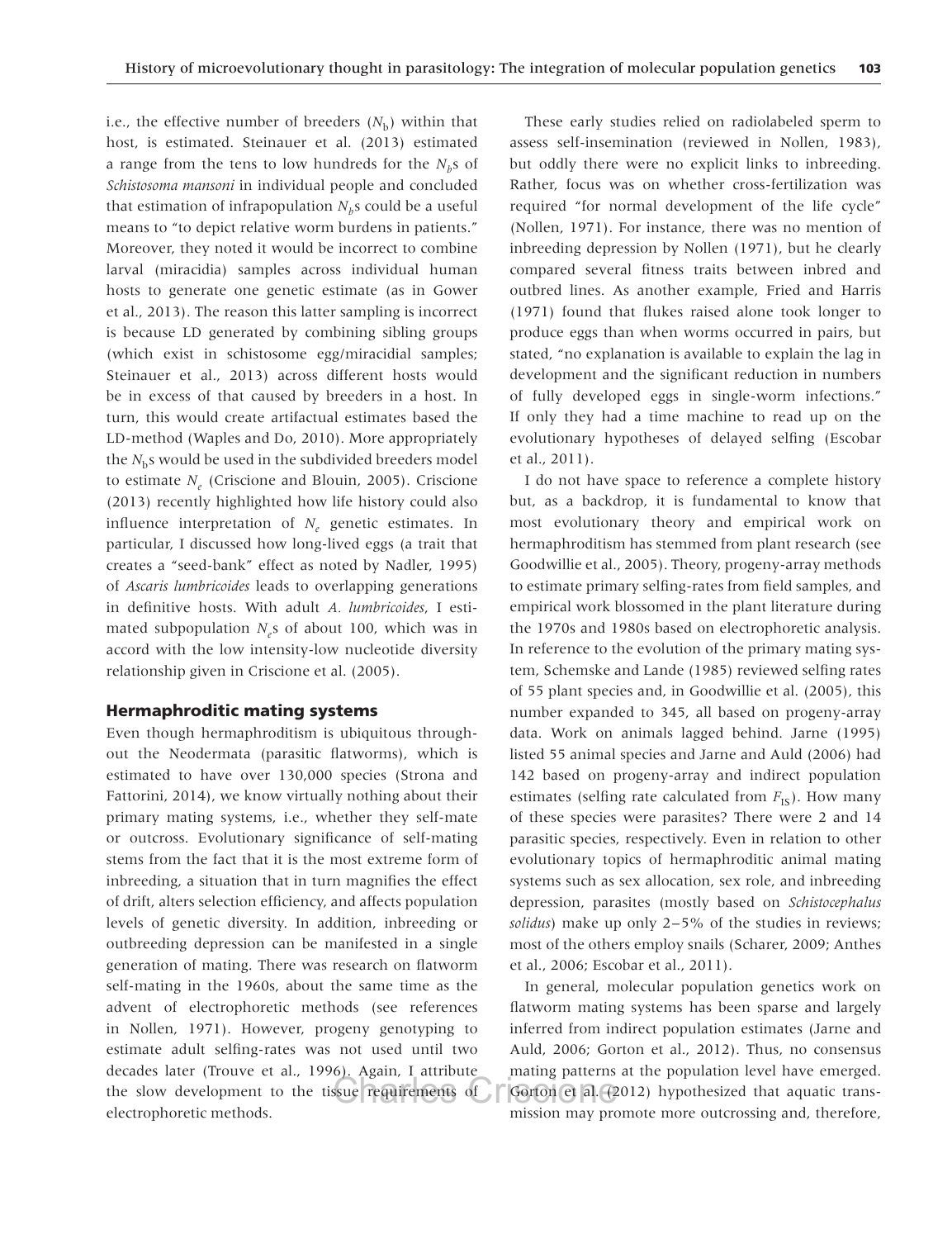panmixia, than terrestrial life cycle patterns where clumped transmission may promote more bi-parental inbreeding. However, more work is needed to see what drives flatworm mating systems. Our knowledge regarding the primary mating system is even less extensive. In fact, there are only four flatworm species for which we have estimates of the primary mating system (Trouve et al., 1996; 1999; Luscher and Milinski, 2003; Schelkle et al., 2012; Rieger et al. 2013). All these studies show that mixed-mating (outcrossing and selfing) is possible, but they are laboratory studies and only work by Trouve and colleagues report individual worm selfing rates. To date, we do not have any direct estimates of the primary mating system for any hermaphroditic parasite in nature.

#### **Mode of inheritance and genetic mapping**

Genetics started with Mendel and, with this last topic, I will have come full circle. Generating genetic crosses in parasites is not an easy task. Difficulties include life cycle maintenance, controlled crosses, access to purebred phenotypes, and large numbers of progeny. Thus, classic crosses examining the mode of inheritance of parasite phenotypes are historically rare. With the exception of work on lice coloration (Busvine, 1946), I have not found any examples that predate the 1960s. Via several cross-based studies in the 1970s, electrophoretic markers in combination with drug-resistant phenotypic markers enabled proof of recombination in malarial parasites (reviewed in Walliker, 1983). The next step was to use these data to generate genetic linkage maps and locate genes that underlie parasite phenotypes. Indeed, the first protozoan linkage map was for *Plasmodium falciparum* (Su et al., 1999). This map has subsequently been used to map phenotypes associated with drug resistance, pathogenesis, and mosquito infectivity (reviewed in Volkman et al., 2012). Ten years later, the first linkage map for a helminth, *Schistosoma mansoni*, was generated (Criscione et al., 2009). This map has subsequently been used to correct genome assembly errors and map a drug-resistant phenotype (Protasio et al., 2012; Valentim et al., 2013). The population level extension of linkage mapping includes association-based studies and genome scans for regions of recent selection, i.e., population genomics studies. If there was another area where parasitology has led the field in population genetics (as with the clonal research), it would be with the population genomics studies on human malaria. In

addition to revealing much about malaria biology, e.g., population history, local transmission, and inference of selection, population genomics studies of malaria have served as excellent examples for genome evolution in general. This literature is too extensive to review here, so, for an excellent review, I refer readers to Volkman et al. (2012).

In addition to mapping, crosses can test two assumptions that underlie all population genetics studies, i.e., Mendelian segregation and independent assortment. For example, de Meeûs et al. (2004) used tick crosses to show that size-based allelic dropout affected microsatellite scoring and Detwiler and Criscione (2011) used nature-provided tapeworm crosses to identify duplicated microsatellite loci, "by taking advantage of the fact that hosts represent closed mating systems for endoparasites, we were able to exploit natural crosses to test Mendelian inheritance."

## **A few personal thoughts**

It was a learning experience for me to write this historical account. I came across papers I was not familiar with and re-affiliated myself with some classics. Unfortunately, there was not room to discuss them all. I also apologize to those who work on protozoan and non-helminth metazoans since I am certain that I have not adequately covered the history of molecular population genetics for these organisms. However, I suspect general patterns parallel those of the helminths.

So after recounting the history of molecular population genetics in parasitology, the succeeding question is: what next? At the end of Criscione et al. (2005), I stated, "Parasite molecular ecology is still in its infancy." In my opinion, molecular population genetics of protozoan and metazoan parasites is still a young sub-discipline. Perhaps we are now at the toddler stage. Yes, we have gained a lot of knowledge from studies on malarial parasites and other medically important species. But, in terms of our general knowledge of parasite microevolution, we have only scratched the tip of parasite biodiversity and life history. Nadler (1995) noted, "Given the range of ecological diversity that is characteristic of parasites, a broad spectrum of t would be with Sepertic architectures is likely to be revealed as more empirical studies are undertaken." For many of the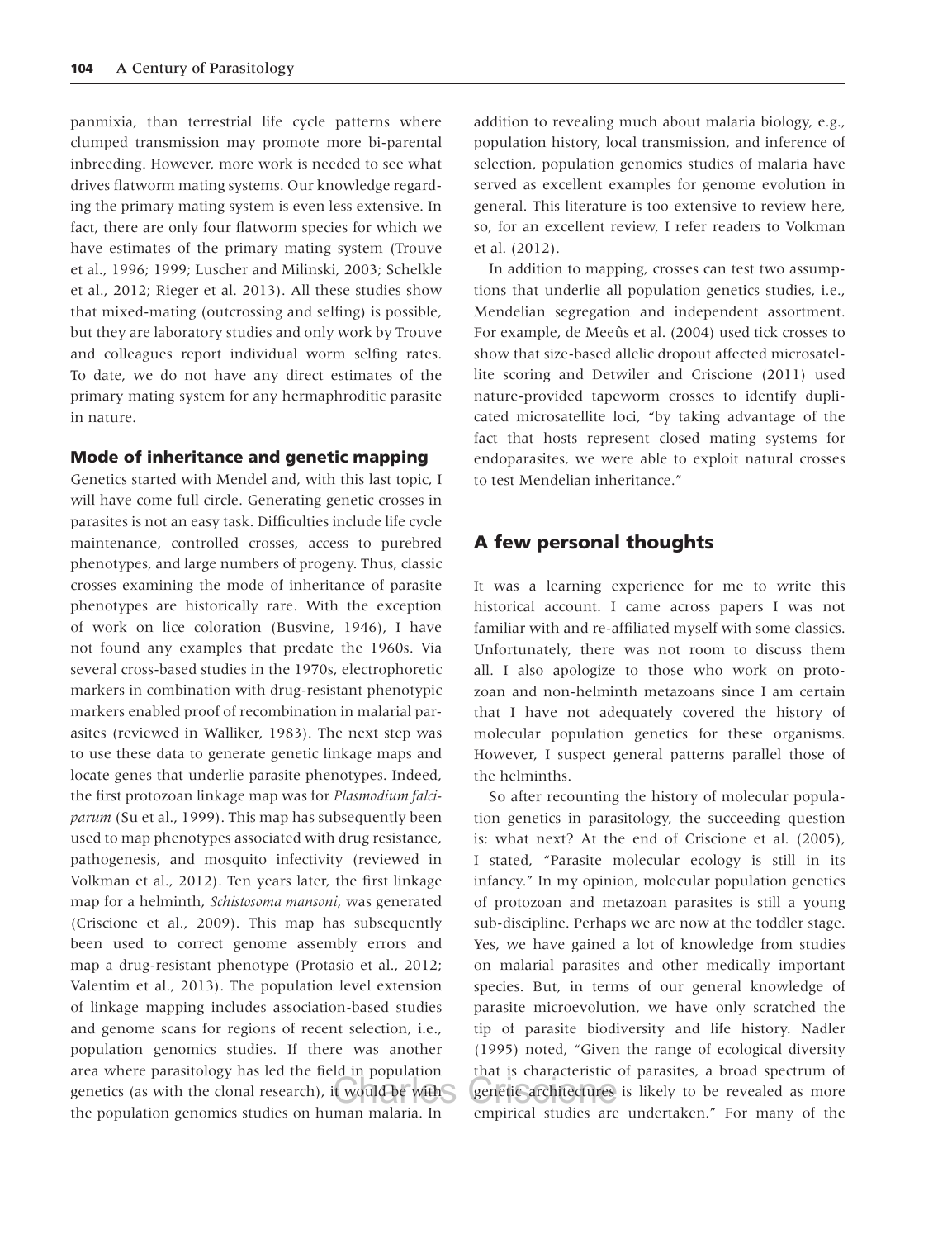topics I discussed previously, only a few species have been examined. Thus, the full gamut of parasite life history has yet to be explored. These gaps must be filled before there is enough data to determine if broad scale population genetic patterns or generalities are present across parasite life histories.

I also feel that more theoretical work needed is needed to tie traditional epidemiological models with population genetics. The purpose would be to determine which genetic statistics are most useful for inferring transmission and designing or monitoring control programs. Parasite life history may also dictate what, and how, parasite life stages are sampled. Simulations may also be needed to see how sampling might impact inference (e.g., Steinauer et al., 2013).

It is cliché to say these days that NGS will greatly change molecular population genetics, but I cannot deny this to be true; e.g., the Wellcome Trust Sanger Institute currently has draft genomes for 50 helminth species. Clearly, the topics I covered above will be enhanced by possession of genome-wide data. Nonetheless, to prevent artifactual results, utilization of NGS will require accurate genome assemblies. Moreover, several population genetic analyses assume independence among markers, thereby necessitating estimates of recombination rates across the assembly. NGS will also facilitate additional topics such as searching for signatures of adaptive evolution. We already see this with human malaria (Volkman et al., 2012). Insight into the evolution of the genome itself is now a hot topic. For example, in a review on how mating systems could impact genome evolution Glémin and Galtier (2012) state, "A major current molecular evolution challenge is to link comparative genomic patterns to species' biology and ecology." With over four decades of research on the primary mating systems of hermaphroditic plants in nature, there is a biological context with which NGS data can facilitate genome evolution studies in plants. In contrast, there are only four species of hermaphroditic parasites with primary mating system data, all of which are lab-based. My point is that the limitations of applying NGS data to parasites will not be the technology itself, but rather the biology of the parasites themselves. Granted, NGS data may be able to elucidate the biology, but whether NGS data are necessary or overkill versus other genotyping methods [Carl 2004. 2004. M will depend on the nature of the question.

## **Acknowledgments**

I would like to end on a personal note by thanking those who have shaped my own academic history. I have been fortunate to learn from two of the pioneers in parasite molecular population genetics: Mike Blouin, my Ph.D. advisor, and Tim Anderson, my postdoc advisor. They are both still active in applying modern molecular methods to study parasite population biology. Of course, I would have never gotten into parasitology in the first place if it were not for my M.Sc. advisor, Bill Font. As a joke, I now blamably exclaim "Font!" In the true spirit of population genetics I am proud to say that I can trace my academic pedigree to a pioneer in North American Parasitology, Henry Baldwin Ward. Ward is my academic great-great grandfather on my M.S. side (William Font-Kenneth Corkum-Harry Bennett-Henry Ward). Interestingly, this relationship makes Sewell Wright (one of the fathers of population genetics) my great-grand uncle as he was a M.Sc. student of Ward, an interesting fact I first learned from reading Nadler (1995). Now, if only I could trace either of my other advisors' lineages back to Wright, then I could calculate my own academic inbreeding coefficient!

## **Literature cited**

- Anderson, T. J. C., M. S. Blouin, and R. N. Beech. 1998. Population biology of parasitic nematodes: Applications of genetic markers. Advances in Parasitology **41:** 219–283.
- \_\_\_\_\_\_\_\_, B. Haubold, J. T. Williams, J. G. Estrada-Franco, L. Richardson, R. Mollinedo, M. Bockarie, J. Mokili, S. Mharakurwa, N. French et al. 2000. Microsatellite markers reveal a spectrum of population structures in the malaria parasite *Plasmodium falciparum*. Molecular Biology and Evolution **17:** 1467–1482.
- \_\_\_\_\_\_\_\_, M. E. Romero-Abal, and J. Jaenike. 1995. Mitochondrial DNA and *Ascari*s: The composition of parasite populations from individual hosts, families and villages. Parasitology **110:** 221–229.
- Anthes, N., A. Putz, and N. K. Michiels. 2006. Sex role preferences, gender conflict and sperm trading in simultaneous hermaphrodites: A new framework. Animal Behaviour **72:** 1–12.
- Avise, J. C. 2000. Phylogeography: The history and formation of species. Harvard University Press, Cambridge, Massachusetts, 447 p.
- \_\_\_\_\_\_\_\_. 2004. Molecular markers, natural history, and evolution. 2nd edn. Sinauer

Associates, Sunderland, Massachusetts, 684 p.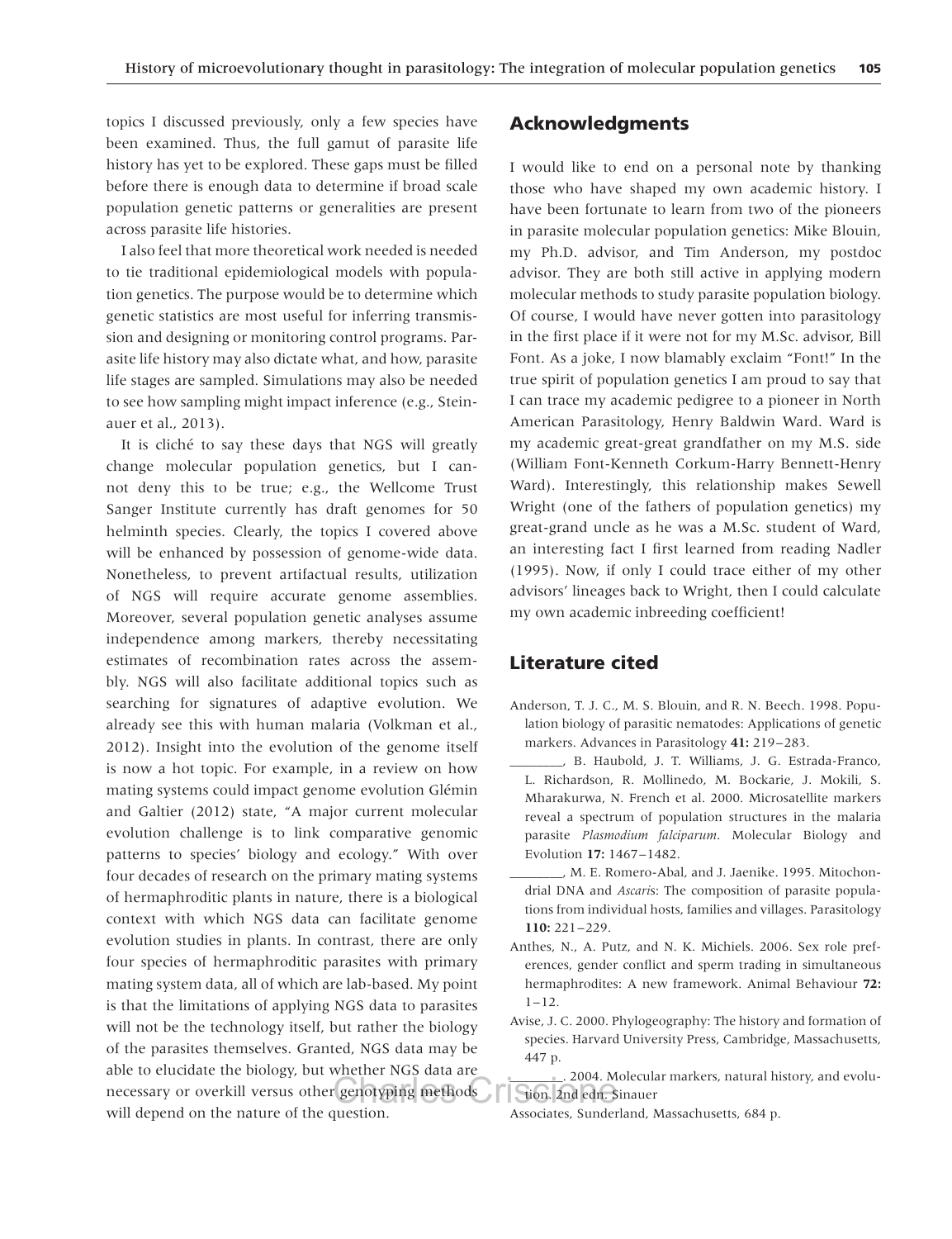- Bartlett, J. M. S., and D. Stirling. 2003. A short history of the polymerase chain reaction. *In* PCR protocols, J. M. S. Bartlett, and D. Stirling (eds.). Humana Press, Totowa, New Jersey, p.  $3-6.$
- Beverley-Burton, M. 1978. Population genetics of *Anisakis simplex* (Nematoda: Ascaridoidea) in Atlantic salmon (*Salmo salar*) and their use as biological indicators of host stocks. Environmental Biology of Fishes **3:** 369–377.
- \_\_\_\_\_\_\_\_, O. L. Nyman, and J. H. C. Pippy. 1977. The morphology, and some observations on population genetics of *Anisakis simplex* larvae (Nematoda: Ascaridata) from fishes of North Atlantic. Journal of the Fisheries Research Board of Canada **34:** 105–112.
- Blouin, M. S. 2002. Molecular prospecting for cryptic species of nematodes: Mitochondrial DNA versus internal transcribed spacer. International Journal of Parasitology **32:** 527–531.
- \_\_\_\_\_\_\_\_, J. B. Dame, C. A. Tarrant, and C. H. Courtney. 1992. Unusual population genetics of a parasitic nematode: mtDNA variation within and among populations. Evolution **46:** 470–476.
- \_\_\_\_\_\_\_\_, C. A. Yowell, C. H. Courtney, and J. B. Dame. 1995. Host movement and the genetic structure of populations of parasitic nematodes. Genetics **141:** 1007–1014.
- Bowler, P. J. 2010. Evolution: History. *In* Encyclopedia of life sciences, John Wiley & Sons, Ltd, Chichester, U.K., p. 1–6.
- Bullini, L., G. Nascetti, S. Ciafre, F. Rumore, E. Biocca, S. G. Montalenti, and G. Rita. 1978. Ricerche cariologiche ed elettroforetiche su *Parascaris univalens* e *Parascaris equorum*. Atti della Accademia Nazionale dei Lincei Rendiconti Classe di Scienze Fisiche Matematiche e Naturali **65:** 151–156.

\_\_\_\_\_\_\_\_, \_\_\_\_\_\_\_\_, L. Paggi, P. Orecchia, S. Mattiucci, and B. Berland. 1986. Genetic variation of ascaridoid worms with different life cycles. Evolution **40:** 437–440.

- Bush, A. O., K. D. Lafferty, J. M. Lotz, and A. W. Shostak. 1997. Parasitology meets ecology on its own terms: Margolis et al. revisited. Journal of Parasitology **83:** 575–583.
- Busvine, J. R. 1946. On the pigmentation of the body louse Pediculus humanus L. **21:** 98–103.
- Carter, R., and A. Voller. 1975. The distribution of enzyme variation in populations of *Plasmodium falciparum* in Africa. Transactions of the Royal Society of Tropical Medicine and Hygiene **69:** 371–376.
- Criscione, C. D. 2008. Parasite co-structure: Broad and local scale approaches. Parasite **15:** 439–443.

\_\_\_\_\_\_\_\_. 2013. Genetic epidemiology of *Ascaris*: Crosstransmission between humans and pigs, focal transmission, and effective population size. *In Ascaris*: The neglected Parasite, C. V. Holland (ed.) Academic Press, London, U.K., p. 203–230.

\_\_\_\_\_\_\_\_, J. D. Anderson, D. Sudimack, W. Peng, B. Jha, S. Williams-Blangero, and T. J. C. Anderson. 2007. Disentangling hybridization and host colonization in parasitic roundworms of humans and pigs. Proceedings of the Royal Society, B **274:** 2669–2677.

 $\rightarrow$  \_\_\_\_\_\_\_, J. Subedi, R. P. Upadhayay, B. Jha, K. D. Williams, S. Williams-Blangero, and T. J. C. Anderson. 2010. Landscape genetics reveals focal transmission of a human macroparasite. PLOS Neglected Tropical Diseases **4:** e665.

- \_\_\_\_\_\_\_\_, and M. S. Blouin. 2004. Life cycles shape parasite evolution: Comparative population genetics of salmon trematodes. Evolution **58:** 198–202.
- \_\_\_\_\_\_\_\_, and \_\_\_\_\_\_\_\_. 2005. Effective sizes of macroparasite populations: A conceptual model. Trends in Parasitology **21:** 212–217.
- \_\_\_\_\_\_\_\_, and \_\_\_\_\_\_\_\_. 2006. Minimal selfing, few clones, and no among-host genetic structure in a hermaphroditic parasite with asexual larval propagation. Evolution **60:** 553–562.
- \_\_\_\_\_\_\_\_, R. Poulin, and M. S. Blouin. 2005. Molecular ecology of parasites: Elucidating ecological and microevolutionary processes. Molecular Ecology **14:** 2247–2257.
- \_\_\_\_\_\_\_\_, C. L. L. Valentim, H. Hirai, P. T. LoVerde, and T. J. C. Anderson. 2009. Genomic linkage map of the human blood fluke *Schistosoma mansoni*. Genome Biology **10:** R71.
- \_\_\_\_\_\_\_\_, R. Vilas, E. Paniagua, and M. S. Blouin. 2011. More than meets the eye: Detecting cryptic microgeographic population structure in a parasite with a complex life cycle. Molecular Ecology **20:** 2510–2524.
- Crow, J. F. 1987. Population genetics history: A personal view. Annual Review of Genetics **21:** 1–22.
- \_\_\_\_\_\_\_\_. 1999. Anecdotal, historical and critical commentaries on genetics: Hardy, Weinberg and language impediments. Genetics **152:** 821–825.
- Darwin, C. 1859. On the origin of species by means of natural selection. Murray, London, U.K., 502 p.
- de Meeûs, T., P. F. Humair, C. Grunau, C. Delaye, and F. Renaud. 2004. Non-Mendelian transmission of alleles at microsatellite loci: An example in *Ixodes ricinus*, the vector of Lyme disease. International Journal for Parasitology **34:** 943–950.
	- \_\_\_\_\_\_\_\_, L. Lehmann, and F. Balloux. 2006. Molecular epidemiology of clonal diploids: A quick overview and a short DIY (do it yourself) notice. Infection Genetics and Evolution **6:** 163–170.
- \_\_\_\_\_\_\_\_, K. D. McCoy, F. Prugnolle, C. Chevillon, P. Durand, S. Hurtrez-Bousses, and F. Renaud. 2007. Population genetics and molecular epidemiology or how to "debusquer la bete". Infection Genetics and Evolution **7:** 308–332.
- Detwiler, J. T., and C. D. Criscione. 2010. An infectious topic in reticulate evolution: Introgression and hybridization in animal parasites. Genes **1:** 102–123.
- \_\_\_\_\_\_\_\_, and \_\_\_\_\_\_\_\_. 2011. Testing Mendelian inheritance from field-collected parasites: Revealing duplicated loci enables correct inference of reproductive mode and mating system. International Journal for Parasitology **41:** 1185–1195.
- $\begin{array}{ll}\n\text{In parallel to the Royal Society.} \\
\text{The Royal Society.} \quad \text{Dobsson, A., K.D. \text{ \textbf{Lafferty, A. M. Kuris, R. F. Hechinger, and} \\
\text{The Royal Society.} \quad \text{Dobson, A., K.D. \textbf{Lafferty, A. M. Kuris, R. F. Hechinger, and}\n\end{array}$ W. Jetz. 2008. Homage to Linnaeus: How many parasites?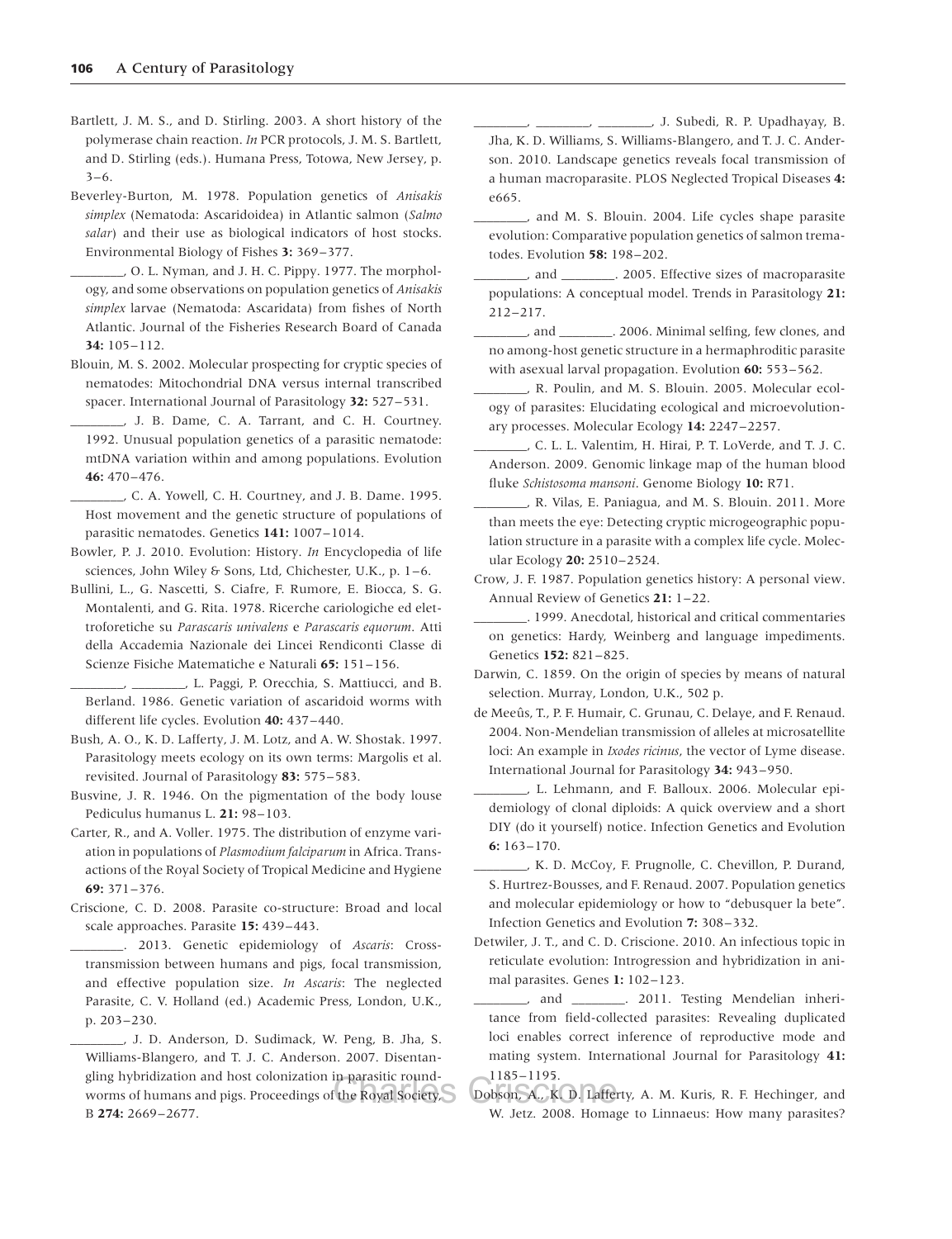How many hosts? Proceedings of the National Academy of Sciences **105:** 11482–11489.

- Dye, C. 1991. Population genetics of nonclonal, nonrandomly mating malaria parasites. Parasitology Today **7:** 236–240.
- Epperson, B. K. 1999. Anecdotal, historical and critical commentaries on genetics: Gustave Malecot, 1911–1998: Population Genetics Founding Father. Genetics **152:** 477–484.
- Escobar, J. S., J. R. Auld, A. C. Correa, J. M. Alonso, Y. K. Bony, M. A. Coutellec, J. M. Koene, J. P. Pointier, P. Jarne, and P. David. 2011. Patterns of mating-system evolution in hermaphroditic animals: Correlations among selfing rate, inbreeding depression, and the timing of reproduction. Evolution **65:** 1233–1253.
- Falk, B. G., and S. L. Perkins. 2013. Host specificity shapes population structure of pinworm parasites in Caribbean reptiles. Molecular Ecology **22:** 4576–4590.
- Fried, B., and K. R. Harris. 1971. Reproduction in single-worm and double-worm infections of *Leucochloridiomorpha constantiae* (Mueller, 1935) (Trematoda) in chick. Journal of Parasitology **57:** 866.
- Glémin, S., and N. Galtier. 2012. Genome evolution in outcrossing versus selfing versus asexual species. *In* Evolutionary genomics: Statistical and computational methods, Vol. 1, M. Anisimova, (ed.). Springer, Methods in Molecular Biology **855:** 311–335.
- Goodwillie, C., S. Kalisz, and C. G. Eckert. 2005. The evolutionary enigma of mixed mating systems in plants: Occurrence, theoretical explanations, and empirical evidence. Annual Review of Ecology Evolution and Systematics **36:** 47–79.
- Gorton, M. J., E. L. Kasl, J. T. Detwiler, and C. D. Criscione. 2012. Testing local-scale panmixia provides insights into the cryptic ecology, evolution, and epidemiology of metazoan animal parasites. Parasitology **139:** 981–997.
- Gower, C. M., A. N. Gouvras, P. H. L. Lamberton, A. Deol, J. Shrivastava, P. N. Mutombo, J. V. Mbuh, A. J. Norton, B. L. Webster, J. R. Stothard, et al. 2013. Population genetic structure of *Schistosoma mansoni* and *Schistosoma haematobium* from across six sub-Saharan African countries: Implications for epidemiology, evolution and control. Acta Tropica **128:** 261–274.
- Hartl, D. L. 2004. The origin of malaria: Mixed messages from genetic diversity. Nature Reviews Microbiology **2:** 15–22.
- Jarne, P. 1995. Mating system, bottlenecks and genetic polymorphism in hermaphroditic animals. Genetical Research **65:** 193–207.

\_\_\_\_\_\_\_\_, and J. R. Auld. 2006. Animals mix it up too: The distribution of self-fertilization among hermaphroditic animals. Evolution **60:** 1816–1824.

Le Jambre, L. F. 1979. Hybridization studies of *Haemonchus contortus* (Rudolphi, 1803) and *Haemonchus placei* (Place, 1893) (Nematoda, Trichostrongylidae). International Journal (Nkhoma, S. C., S. for Parasitology **9:** 455–463.

- LeRoux, P. L. 1954. Hybridization of *Schistosoma mansoni* and *S. rodhaini*. Transactions of the Royal Society of Tropical Medicine and Hygiene **48:** 3–4.
- Lewontin, R. C. 1991. Twenty-five years ago in genetics: Electrophoresis in the development of evoltuionary genetics: Milestone or millstone. Genetics **128:** 657–662.
- Luscher, A., and M. Milinski. 2003. Simultaneous hermaphrodites reproducing in pairs self-fertilize some of their eggs: An experimental test of predictions of mixed mating and Hermaphrodite's Dilemma theory. Journal of Evolutionary Biology **16:** 1030–1037.
- Lydeard, C., M. Mulvey, J. M. Aho, and P. K. Kennedy. 1989. Genetic variability among natural populations of the liver fluke *Fascioloides magna* in white-tailed deer, *Odocoileus virginianus*. Canadian Journal of Zoology **67:** 2021–2025.
- Miles, M. A., M. S. Llewellyn, M. D. Lewis, M. Yeo, R. Baleela, S. Fitzpatrick, M. W. Gaunt, and I. L. Mauricio. 2009. The molecular epidemiology and phylogeography of *Trypanosoma cruzi* and parallel research on *Leishmania*: Looking back and to the future. Parasitology **136:** 1509–1528.
- \_\_\_\_\_\_\_\_, P. J. Toye, S. C. Oswald, and D. G. Godfrey. 1977. The identification by isoenzyme patterns of 2 distinct strain-groups of *Trypanosoma cruzi*, circulating independently in a rural area of Brazil. Transactions of the Royal Society of Tropical Medicine and Hygiene **71:** 217–225.
- Mode, C. J. 1958. A mathematical model for the co-evolution of obligate parasites and their hosts. Evolution **12:** 158–165.
- Mulvey, M., J. M. Aho, C. Lydeard, P. L. Leberg, and M. H. Smith. 1991. Comparative population genetic structure of a parasite (*Fascioloides magna*) and its definitive host. Evolution **45:** 1628–1640.
- Nadler, S. A. 1990. Molecular approaches to studying helminth population genetics and phylogeny. International Journal for Parasitology **20:** 11–29.
- \_\_\_\_\_\_\_\_. 1995. Microevolution and the genetic structure of parasite populations. Journal of Parasitology **81:** 395–403.
- \_\_\_\_\_\_\_\_, M. S. Hafner, J. C. Hafner, and D. J. Hafner. 1990. Genetic differentiation among chewing louse populations (Mallophaga: Trichodectidae) in a pocket gopher contact zone (Rodentia: Geomydiae). Evolution **44:** 942–951.
- , and G. Perez-Ponce de Leon. 2011. Integrating molecular and morphological approaches for characterizing parasite cryptic species: Implications for parasitology. Parasitology **138:** 1688–1709.
- Nelson, F. K., M. Snyder, A. F. Gardner, C. L. Hendrickson, J. A. Shendure, G. J. Porreca, G. M. Church, F. M. Ausubel, J. Ju, J. Kieleczawa et al. 2011. Introduction and historical overview of DNA sequencing. Current Protocols in Molecular Biology **96:** 7.0.1–7.0.18.
- Nevo, E. 1978. Genetic variation in natural populations: Patterns and theory. Theoretical Population Biology **13:** 121–177.
- Nkhoma, S. C., S. Nair, S. Al-Saai, E. Ashley, R. McGready, A. P. Phyo, F. Nosten, and T. J. C. Anderson. 2013. Population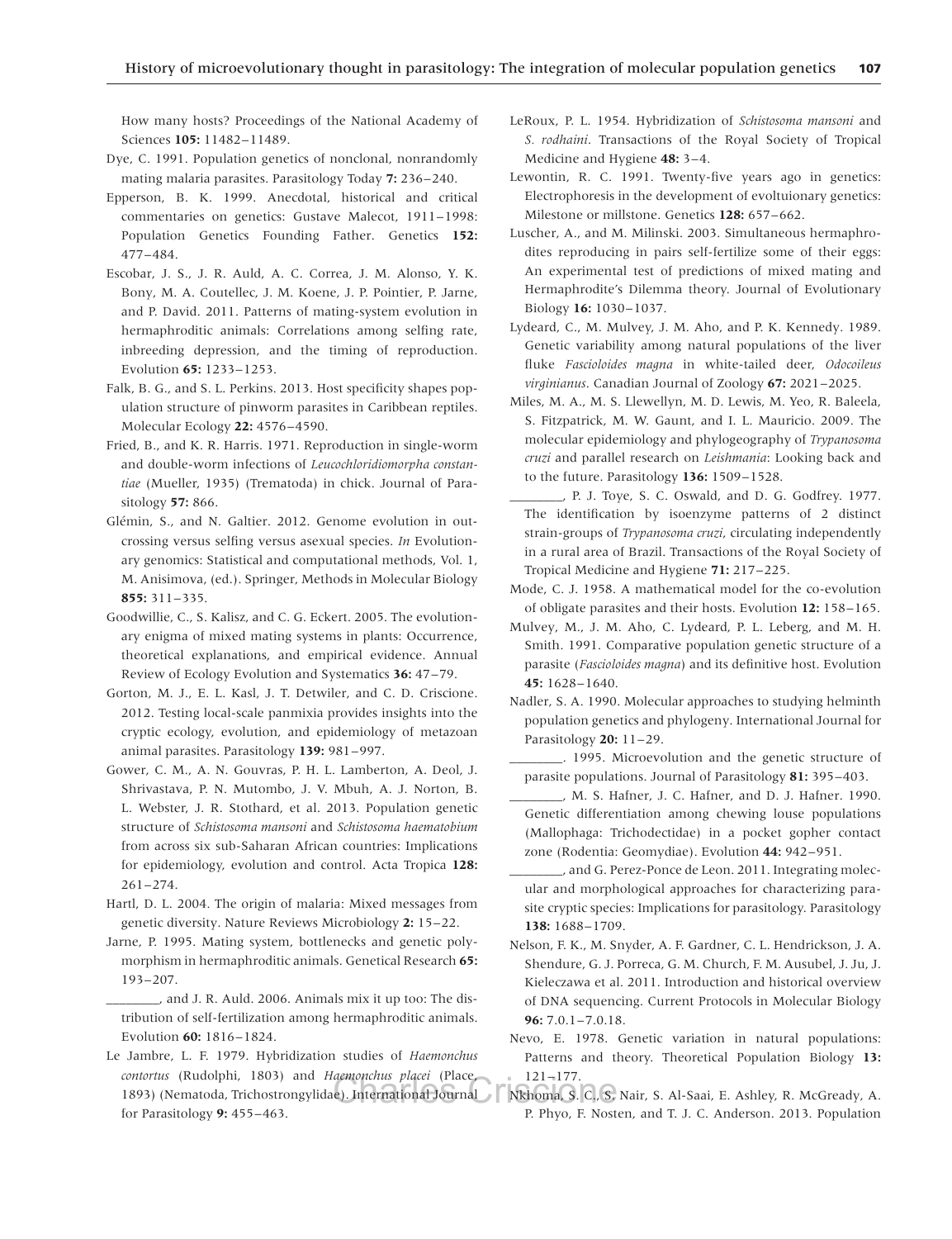genetic correlates of declining transmission in a human pathogen. Molecular Ecology **22:** 273–285.

- Nollen, P. M. 1971. Viability of a self-fertilizing strain of *Philophthalmus megalurus* (Trematoda: Digenea). Journal of Parasitology **57:** 1222–1226.
- \_\_\_\_\_\_\_\_. 1983. Patterns of sexual reproduction among parasitic platyhelminths. Parasitology **86:** 99–120.
- Perez-Ponce de Leon, G., and S. A. Nadler. 2010. What we don't recognize can hurt us: A plea for awareness about cryptic species. Journal of Parasitology **96:** 453–464.
- Price, P. W. 1977. General concepts on the evolutionary biology of parasites. Evolution **31:** 405–420.

\_\_\_\_\_\_\_\_. 1980. Evolutionary biology of parasites. Princeton University Press, Princeton, New Jersey, 237 p.

- Protasio, A. V., I. J. Tsai, A. Babbage, S. Nichol, M. Hunt, M. A. Aslett, N. De Silva, G. S. Velarde, T. J. C. Anderson, R. C. Clark et al. 2012. A systematically improved high quality genome and transcriptome of the human blood fluke *Schistosoma mansoni*. PLOS Neglected Tropical Diseases **6:** e1455.
- Prugnolle, F., T. de Meeûs, P. Durand, C. Sire, and A. Theron. 2002. Sex-specific genetic structure in *Schistosoma mansoni* evolutionary and epidemiology implications. Molecular Ecology **11:** 1231–1238.

\_\_\_\_\_\_\_\_, H. Liu, T. de Meeûs, and F. Balloux. 2005. Population genetics of complex life-cycle parasites: An illustration with trematodes. International Journal of Parasitology **35:** 255–263.

- Pybus, O. G., and A. Rambaut. 2009. Evolutionary analysis of the dynamics of viral infectious disease. Nature Reviews Genetics **10:** 540–550.
- Rauch, G., M. Kalbe, and T. B. H. Reusch. 2005. How a complex life cycle can improve a parasite's sex life. Journal of Evolutionary Biology **18:** 1069–1075.
- Reed, D. H., and R. Frankham. 2001. How closely correlated are molecular and quantitative measures of genetic variation? A meta-analysis. Evolution **55:** 1095–1103.
- Reeves, R. E., and J. M. Bischoff. 1968. Classification of *Entamoeba* species by means of electrophoretic properties of amebal enzymes. Journal of Parasitology **54:** 594–600.
- Renaud, F., and C. Gabrion. 1988. Speciation of cestoda: Evidence for two sibling species in the complex *Bothrimonus nylandicus* (Schneider 1902) (Cestoda: Cyathocephalidae). Parasitology **97:** 139–147.
- Reversat, J., F. Renaud, and C. Maillard. 1989. Biology of parasite populations: The differential specificity of the genus *Helicometra* Odhner, 1902 (Trematoda, Opecoelidae) in the Mediterranean Sea demonstrated by enzyme electrophoresis. International Journal for Parasitology **19:** 885–890.
- Rieger, J. K., D. Haase, T. B. H. Reusch, and M. Kalbe. 2013. Genetic compatibilities, outcrossing rates and fitness consequences across life stages of the trematode *Diplostomum pseudospathaceum*. International Journal for Parasitology **43:** 485–491.
- Scharer, L. 2009. Tests of sex allocation theory in simultaneously hermaphroditic animals. Evolution **63:** 1377–1405.
- Schelkle, B., P. J. Faria, M. B. Johnson, C. van Oosterhout, and J. Cable. 2012. Mixed infections and hybridisation in monogenean parasites. PLOS One **7:** e39506.
- Schemske, D. W., and R. Lande. 1985. The evolution of self-fertilization and inbreeding depression in plants. II. Empirical observations. Evolution **39:** 41–52.
- Sire, C., P. Durand, J.-P. Pointier, and A. Theron. 2001. Genetic diversity of *Schistosoma mansoni* within and among individual hosts (*Rattus rattus*): Infrapopulation differentiation at microspatial scale. International Journal of Parasitology **31:** 1609–1616.
- Southgate, V. R., H. B. Vanwijk, and C. A. Wright. 1976. Schistosomiasis at Loum, Cameroun; *Schistosoma haematobium*, *S. intercalatum* and their natural hybrid. Zeitschrift Fur Parasitenkunde-Parasitology Research **49:** 145–159.
- Steinauer, M. L., M. S. Blouin, and C. D. Criscione. 2010. Applying evolutionary genetics to schistosome epidemiology. Infection Genetics and Evolution **10:** 433–443.
- \_\_\_\_\_\_\_\_, M. R. Christie, M. S. Blouin, L. E. Agola, I. N. Mwangi, G. M. Maina, M. W. Mutuku, J. M. Kinuthia, G. M. Mkoji, and E. S. Loker. 2013. Non-invasive sampling of schistosomes from humans requires correcting for family structure. PloS Neglected Tropical Diseases **7:** e2456.
- , B. Hanelt, I. N. Mwangi, G. M. Maina, L. E. Agola, J. M. Kinuthia, M. W. Mutuku, B. N. Mungai, W. D. Wilson, G. M. Mkoji et al. 2008. Introgressive hybridization of human and rodent schistosome parasites in western Kenya. Molecular Ecology **17:** 5062–5074.
- Strona, G., and S. Fattorini. 2014. Parasitic worms: How many really? International Journal for Parasitology **44:** 269–272.
- Su, X., M. T. Ferdig, Y. Huang, C. Q. Huynh, A. Liu, J. You, J. C. Wootton, and T. E. Wellems. 1999. A genetic map and recombination parameters of the human malaria parasite *Plasmodium falciparum*. Science **286:** 1351–1353.
- Theron, A., C. Sire, A. Rognon, F. Prugnolle, and P. Durand. 2004. Molecular ecology of *Schistosoma mansoni* transmission inferred from the genetic composition of larval and adult infrapopulations within intermediate and definitive hosts. Parasitology **129:** 571–585.
- Tibayrenc, M., and F. J. Ayala. 2013. How clonal are *Trypanosoma* and *Leishmania*? Trends in Parasitology **29:** 264–269.
- \_\_\_\_\_\_\_\_, F. Kjellberg, and F. J. Ayala. 1990. A clonal theory of parasitic protozoa: the population structures of *Entamoeba*, *Giardia*, *Leishmania*, *Naegleria*, *Plasmodium*, *Trichomonas*, and *Trypanosoma* and their medical and taxonomical consequences. Proceedings of the National Academy of Sciences USA **87:** 2414–2418.
- Trouve, S., F. Renaud, P. Durand, and J. Jourdane. 1996. Selfing and outcrossing in a parasitic hermaphrodite helminth<br>outcomes contrasting in a parasitic hermaphrodite helminth (Trematoda, Echinostomatidae). Heredity **77:** 1–8.